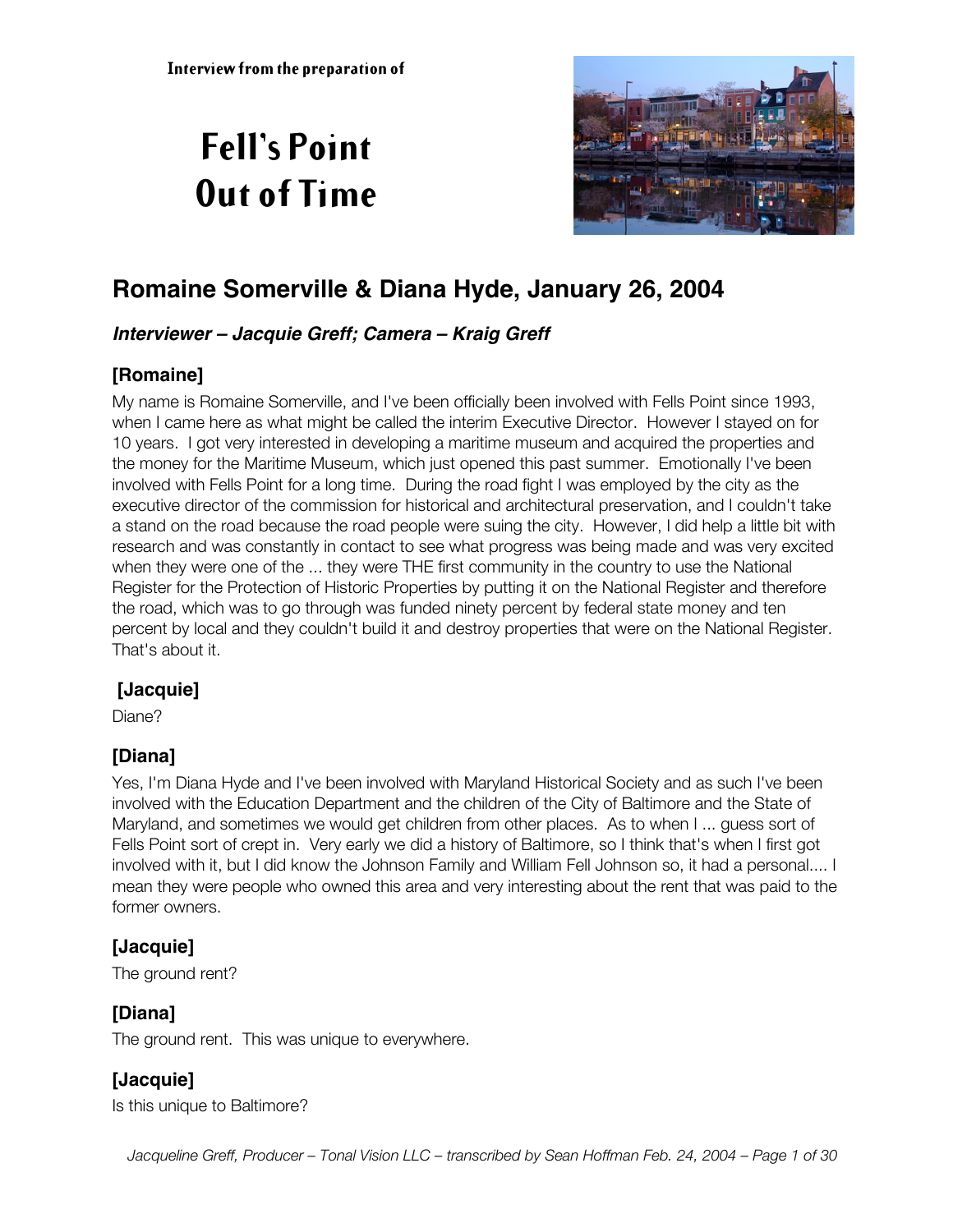Pretty much yes, and actually my daughter still has a ground rent which her grandmother left her which she had gotten from her grandfather, so … all these things sort of tie together you sort of whirl around a little bit. I wasn't to involved with the road fight just later on when they wanted to put the road under Fort McHenry, and I was involved with that. They made me chairman of the committee, but I was only a house wife, but the rest of the people opened doors and it was amazing.

# **[Jacquie]**

So the Fort McHenry Tunnel was the result of the road not being routed through Fells Point?

# **[Diana]**

I think so, yes.

# **[Jacquie]**

So you did the clean up of the road? [Cut for audio problem; 01:03:37;13]

# **[Diana]**

Yes, and they were going to put the road underneath Fort McHenry. Now the road had to go somewhere, so you had to compromise and you tried to compromise without hurting. And they did move it over, so the Fort McHenry Tunnel is over. The other Maryland dry dock area is not in danger the Fort so much.

# **[Jacquie]**

So what is the significance of the road? Why was it....

# **[Diana]**

They were building interstates in United States, and I think this was Eisenhower. He realized that if we had either a catastrophe or worse still an invasion or something like that happening, we did not have the road structure. You've got to remember that this is the man who was in charge of the forces in Europe. He'd been in charge of all kinds of places before. Eisenhower's name comes up.... He was a...

# **[Jacquie]**

This was during the Cold War?

# **[Diana]**

Yes, but he was somebody who had to arrange to get things done that had to be done and had to plan things that had to be planned, and the interstates – we needed them, it's just like now...... while bridges and things are in bad shape because they haven't tended to them.

# **[Jacquie]**

Now is there some reason why this was especially important to Baltimore too?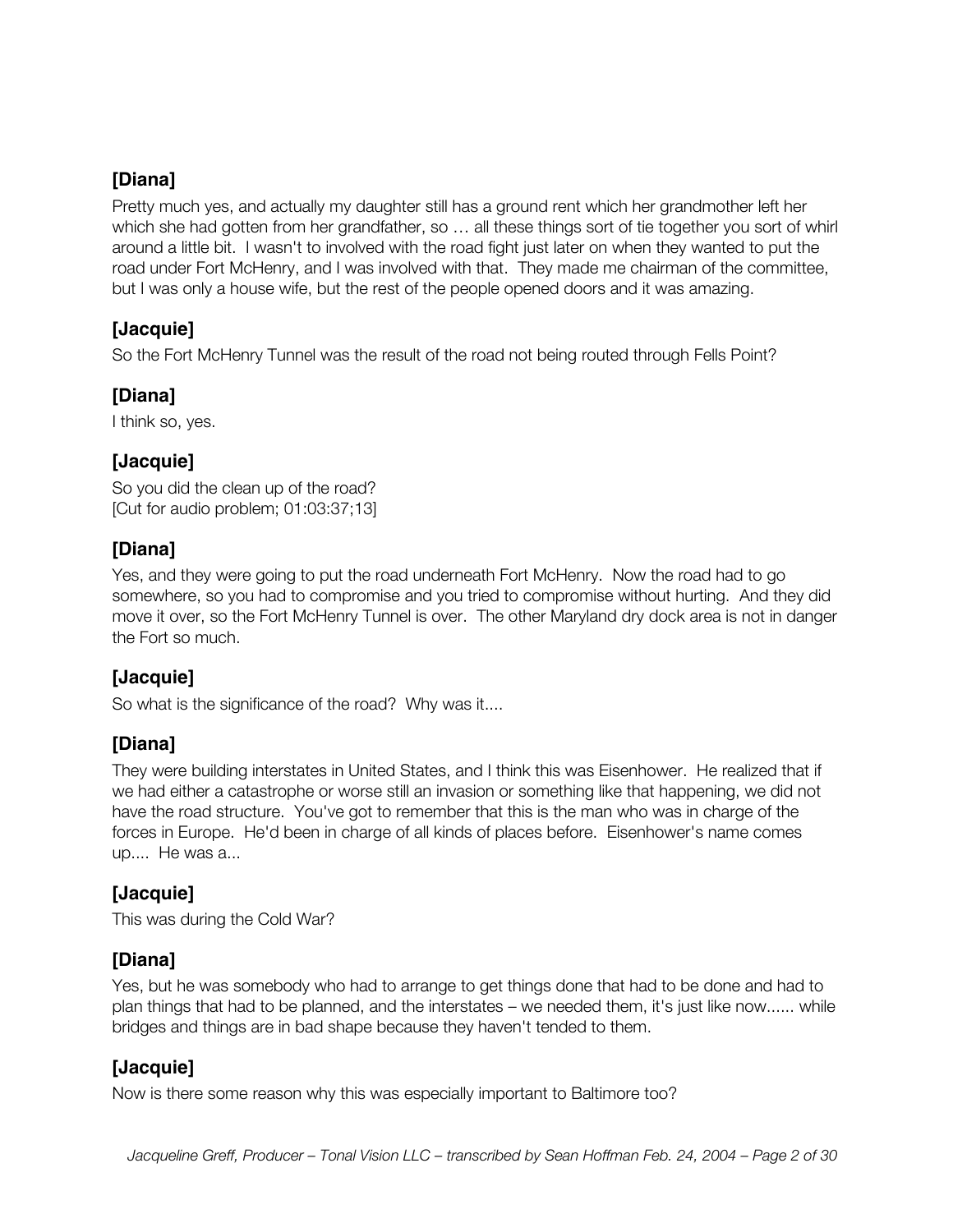Everybody going from north to south had to go through Baltimore and it was frequently a very miserable experience.

# **[Romaine]**

It was also financially interesting to the various communities that this interstate went through. It had already been built in Boston and in Philadelphia and built along the waterfront, which is one of the things that made the people in Baltimore realize that waterfront was not the place to put it. Society Hill, as you know, is completely cut off from the waterfront by the raised highway, and that was one of the things that inspired the people in Baltimore. However the government and the population in general was very much in favor of the interstate. They didn't really care where they put it, they just wanted the interstate because it was ninety percent federal and state funding and only ten percent local and it meant a lot of jobs and a lot of derelict property purchased for this road. But the group that got together realized that the property in Federal Hill, Fells Point, and Canton were actually more valuable than the road going through, and they defeated it. The connection would have been Washington to New York. That was the lake that we were on, and what they've done is much better.

# **[Diana]**

Yes. [01:06:47;12]

# **[Jacquie]**

We kind of finished talking about the road and the significance of the road, and then as I understand it, Fells Point after the road was a mess. That a lot of the properties had kind of decayed and...

# **[Romaine]**

What they called the taking line for the road was a... they had erected a chain link fence, and the properties inside this chain link fence during the prolonged road fight just continued to deteriorate and deteriorate, but then something very good happened. The city set up excellent standards for rehabilitation of historic property within these taking lines, and first allowing the families that had originally owned the properties to come back and purchase them. They put them up for sale to the public at a very reasonable price, with the condition that you had to restore them to the standards that they had selected, so that the properties on Lancaster and Shakespeare even now are restored to much higher standards than a lot of other work that went on in the community, and the same thing with Montgomery Street in Federal Hill. Those were the properties that were deteriorating for years and I have some excellent pictures I could show you of what people took on and what they did with them later. They verge on the unbelievable.

# **[Jacquie]**

I might ask to use them if you are willing.

# **[Romaine]**

Yes.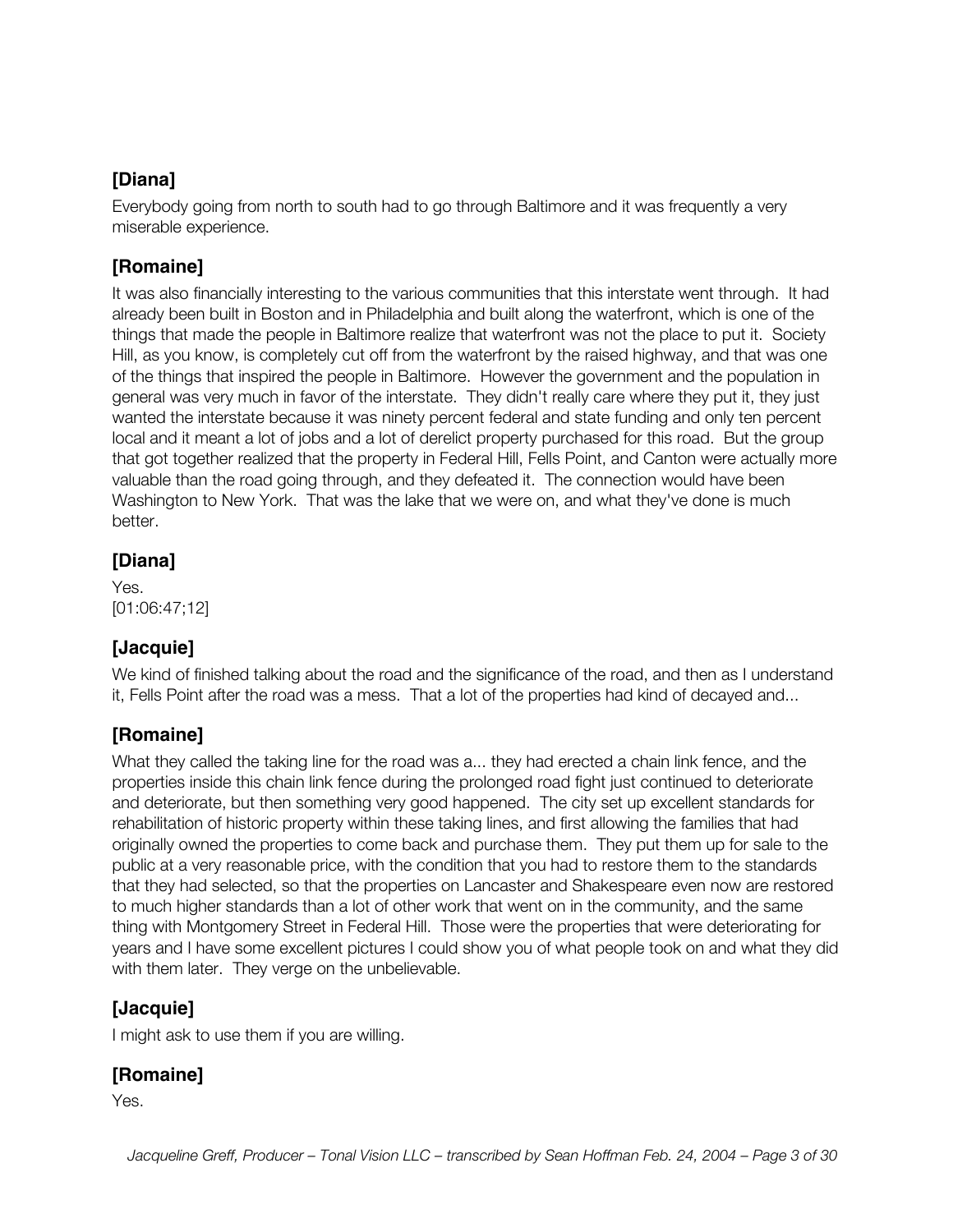Okay. Is there any more perspective beneath the one that you want to make about the early days of ... or Diana do you want...

#### **[Romaine]**

Yes....

# **[Diana]**

I think without... Mrs. Fisher really was the persistent spearhead. I think a lot of the successful preservation ... there is usually one person, frequently a woman, and of course can't understand name] was a cannon, a man, but the rest... were... practically all of them were women who spent day in day out, year in, year out to preserve.

# **[Jacquie]**

And why was it a woman frequently?

# **[Diana]**

I don't know. Maybe women... Women are detailed oriented and they're persistent and it was important to them... And women think of the future a lot because of their children.

#### **[Romaine]**

I think they also had the time to do it, where as the men were occupied with their own jobs and they were also in a position to fight the establishment, so to speak, because they didn't have jobs to lose or alienate....

# **[Diana]**

And they had ties... They had ties with various and sundry things. When I was doing the thing with the roads, we went right into the development office of the planning of the City of Baltimore. We were ushered right in. Well, Dr. Huntington Williams arranged that. He was retired but he'd been the health officer of the city. He knew the political structure. So a lot of these people got that kind of help because you don't get anywhere unless you understand how something is working, and which person... how you go about it... and which person you ask to do what. Because a lot of them will say it's not my job or they'll shuffle for responsibility or you will ask, have you talked to the manager and then say, may I work with so and so because you've already found out that's the person who gets things done in that office and maybe the only one. But you have to go through the proper chain. So you either start at the top and work down or you start at the bottom and work up, and you get results that way. And this is the way it was done.

# **[Jacquie]**

Now Diana, Romaine has told me that she thinks that the thing that she can really speak to the most is the creation of and funding of the Maritime Museum. Is there something in particular or things from looking at my outline that you feel like you can especially speak to? [01:11:12;04]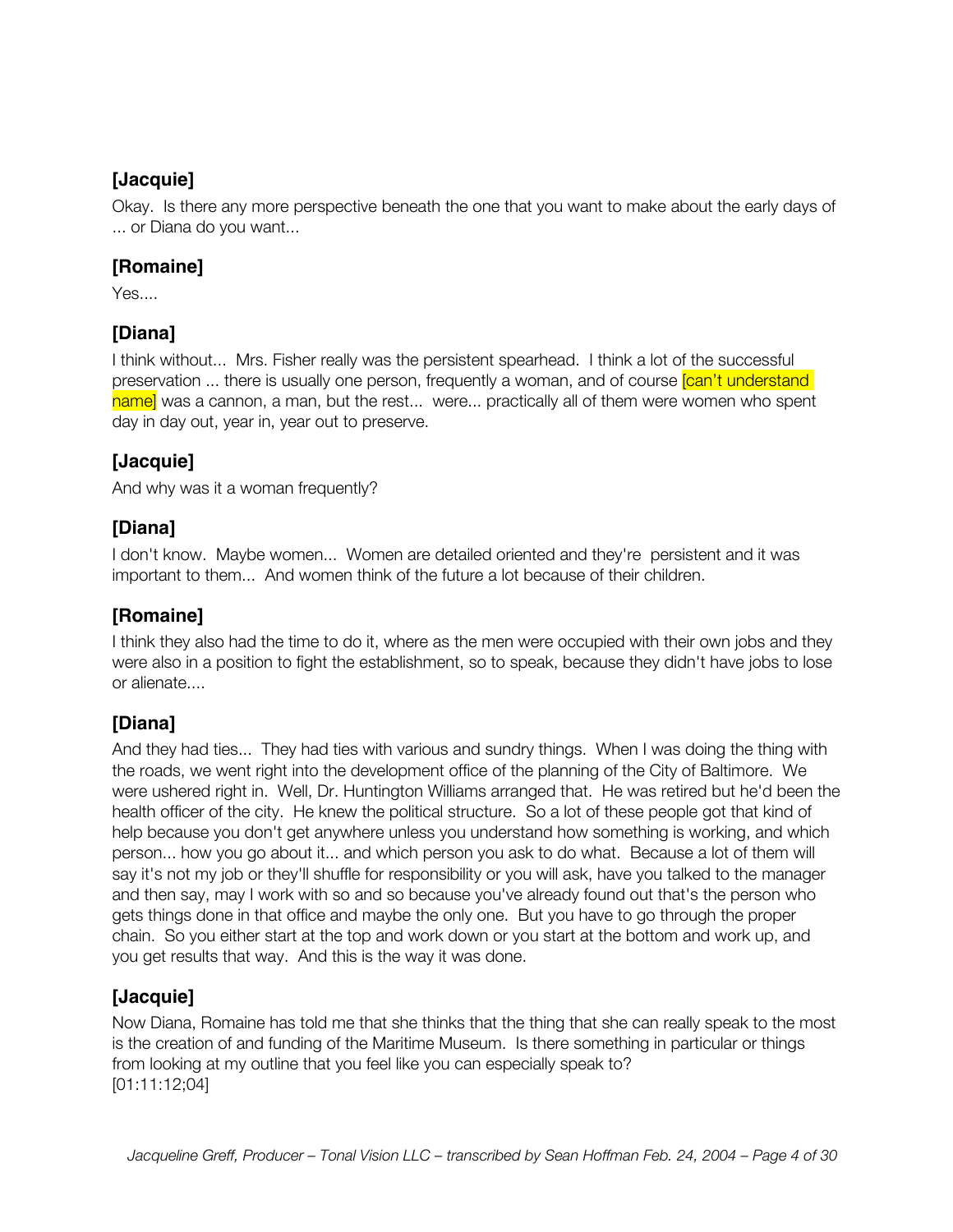Well, I think that getting people ... the ordinary people to be aware of Fells Point ... this was a big drive when you start a historic district. A lot of the people feel it's not for them, and then when you start getting up the information, this is where all the waves of immigration ... immigrants came ... you name it, everybody was here...

#### **[Romaine]**

I think the real thing that brought people down to Fells Point, and again was an idea put forth by Lou Fischer was the Fells Point Fun Festival. She started that immediately, with the idea of showing people a good time, but at the same time making them aware of Fells Point. And that attracts over half a million people now down here – for all the booze and the food and the beer drinking and the rock bands and everything else that goes with it. But it does bring them down here to see that there is something here, in the beginning something to save, and now some place ... it's a good place to live, and to come and visit. So I think that the best publicity we ever had was the Fells Point Fun Festival, which continues to operate. And then they also did the house tours which brought potential home buyers down. And I've always looked at the house tours as a home buying project, because you come down and one of the reactions that we generally get is "oh I didn't know that there was so many beautifully done properties down here." Because they all look basically the same on the outside, and then when they go in and see how people have made them into very, very livable buildings – sometimes by adding a kitchen wing in the back...doing different things. But I think that the.... first the Fells Point Fun Festival and secondly the house tours have brought people down. Then of course the bars. We get a lot of young people coming down to the bars, and that's what's made them aware. When Willard Hackerman gave us some money to purchase the London Coffee House, he said that one of the reasons he was interested in Fells Point is that the promotional literature from Loyola says that it's near Fells Point. It's a big attraction to college kids, and he thought if it was that important to Loyola College in attracting students, there must be something down here.

# **[Jacquie]**

Now Diana when you said making people aware of Fells Point, you're talking about people outside of Fells Point.

# **[Diana]**

Yes, just ordinary people and this was a nice place to come down. That it had been used this way over a couple of hundred years and still could be, so ... because a lot of people feel left out. And this is what the Fun Festival did, and then you see, they were having a problem in Baltimore. I was involved with the Baltimore community schools ... having a problem in Baltimore, and so they had taken mothers who were on welfare, they gave them street car money, and they stood in the halls in the schools and kept order. But of course these were the women who knew the children who lived in the neighborhood. The children went to the neighborhood schools. And so these kids, if they wanted to do something bad they'd go to some other neighborhood. And that's when they had the whole festival of everywhere.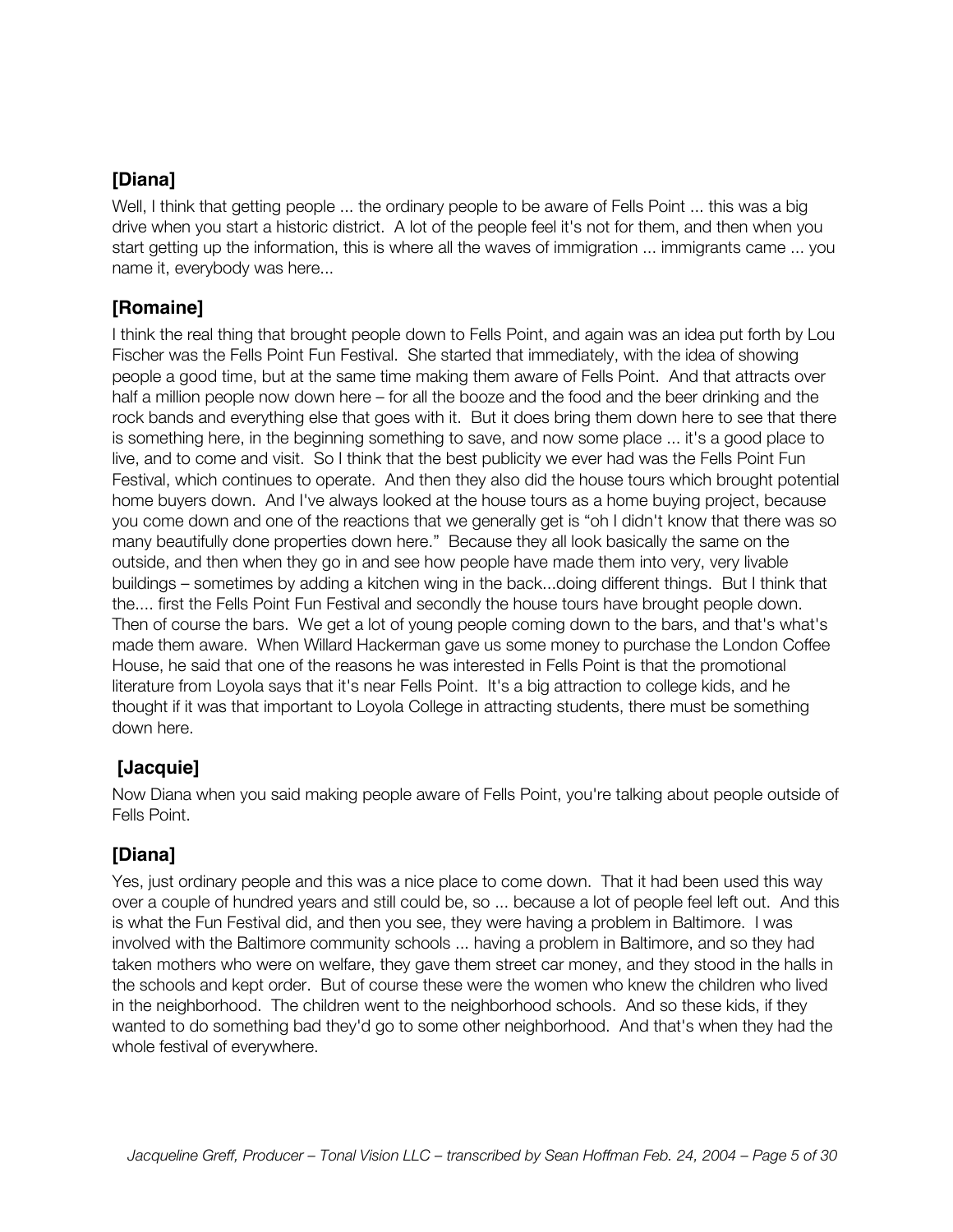I see...

# **[Diana]**

And so yes, because you see the people who live in one little area in Baltimore sort of knew each other. These people all knew each other, and these people all knew each other, and ... but when they came down to Fells Point it was sort of all...with this fun festival, it was so successful. It was for them. They felt that there...

[01:15:19;24]

# **[Jacquie]**

If you think of Baltimore and you think of the United States and you think of Fells Point, how do they all fit together, what's the big picture?

# **[Diana]**

Well, Baltimore is a big city which is really a small town. I don't think you can say that of too many of the big cities.

# **[Romaine]**

Fells Point existed before Baltimore City, although Baltimore Town existed before Fells Point, and there was a port where the inner harbor is now, and by the mid eighteenth century a nice little village had grown up there, interestingly with a number of taverns, because people rolled their tobacco down, and brought there other goods to the port, and then they would stop and eat and enjoy themselves with the money they made in the taverns. And then Fells Point was a separate community over here, which was a good mile away, and then up along the Jones Falls there was a third community called Jones Town. And in 1791, I believe it was, the three communities were joined together, so that Fells Point was then surrounded by Baltimore City as was Jones Town, but a major portion of Jones Town was destroyed in urban renewal, and a major portion, just about all of Baltimore Town was destroyed in the big fire of 1904, so that Fells Point has survived as the only relic from that period.

# **[Jacquie]**

Okay.... I think I saw a book where they were talking about the fire just ... Fells Point narrowly escaping this fire

# **[Romaine]**

Yes, it went right to the Jones Falls and stopped.

# **[Diana]**

Yes, and something about Baltimore, and this is true of Fells Point too – everybody lived there. The very poorest lived in the alleys, in little houses in the alleys. The richer person lived in the big house on the corner. The butcher, the baker, the candlestick maker lived in little houses along the street. They all lived together. It was like a village.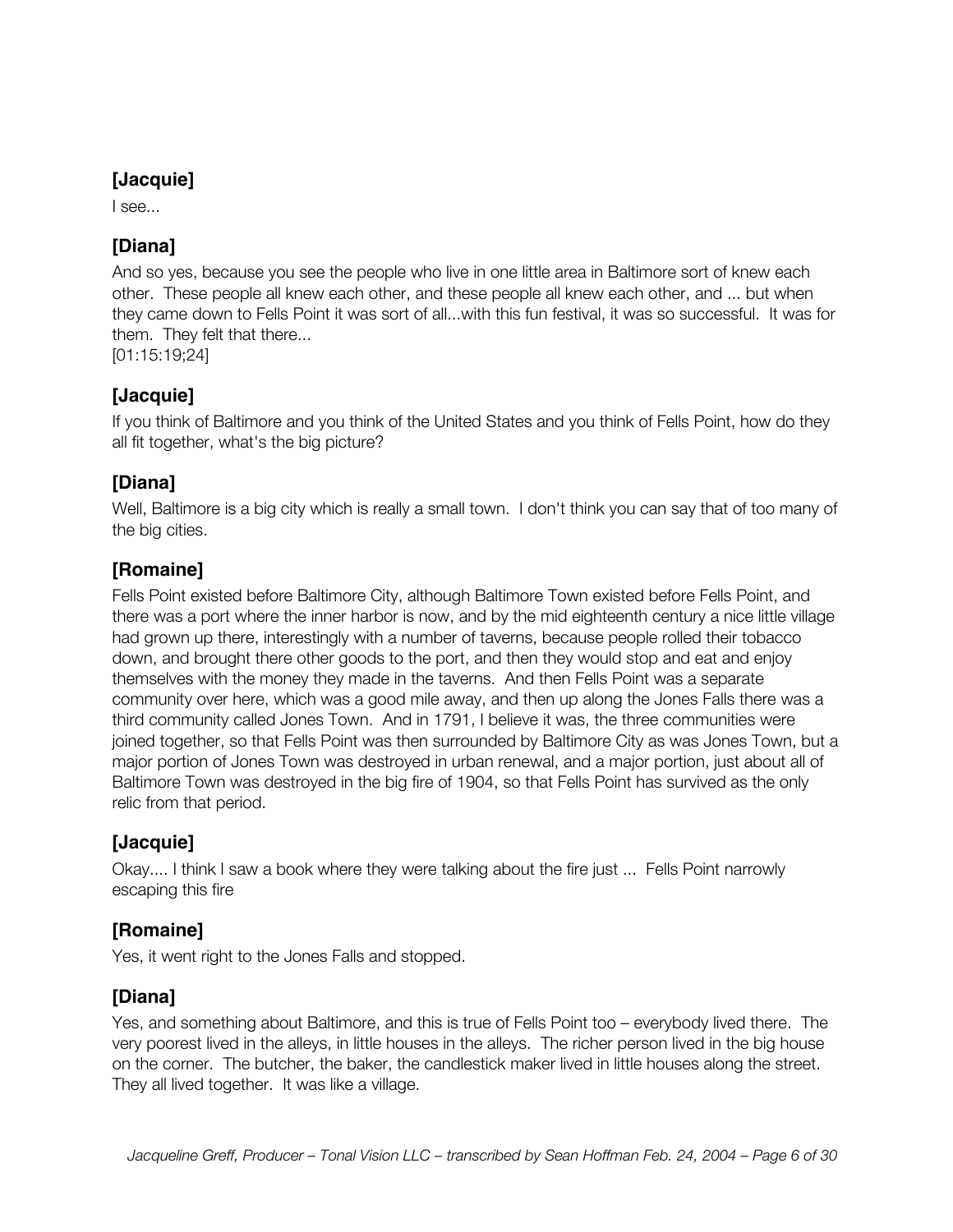Which is typical of any eighteenth century city, because transportation wasn't what we know it. It wasn't until the trollies came in around 1900 that suburbs like Roland Park were developed. You had to live near your work. And if you traced the residences of a workman during the eighteenth or even nineteenth century, you'll find every time he changed his job, he moved. You had to live near your work, because you couldn't afford a horse and carriage to get there if you were a workman, and also proprietors lived near their business. I think an excellent example of that is the brewery.

# **[Jacquie]**

Brewery?

# **[Romaine]**

Yes the big brewery with the great big Victorian towers and all is still standing, the owners had their mansions right next to it, and they still stand too.

# **[Jacquie]**

Now, how much of that continues to be true of Fells Point now?

#### **[Romaine]**

Some of the business and tavern owners live down here, but I continue to be surprised when I try to reach someone in the evening, because I still do design review for them, that I'll find that they live in Towson or Roland Park and come down, so it's stopping. However in this period right after the road fight was won, I think that a lot of the small business owners lived down near their businesses. I think it was this morning's paper, though, had an article that the small businesses, particularly the taverns are fast vanishing, either because their old neighborhood customers have moved away or there is bigger, more interesting businesses taking it over. We should probably...

# **[Jacquie]**

Baltimore generally or Fells Point?

# **[Romaine]**

I'd say Fells Point and East Baltimore they were focusing on in this article, which would be the Canton area you know. But right after the road fight, you did have local businesses, where people continued to live down here, and you also had a lot of artists and musicians moving down. For example Grace Hartigan, who is still here, has her studio on Broadway … and I'm having a mental block cause there's others here but I can't think...

# **[Kraig]**

I'm here...

# **[Romaine]**

Yes you're here that's a good one, and what's her name on Dallas Street...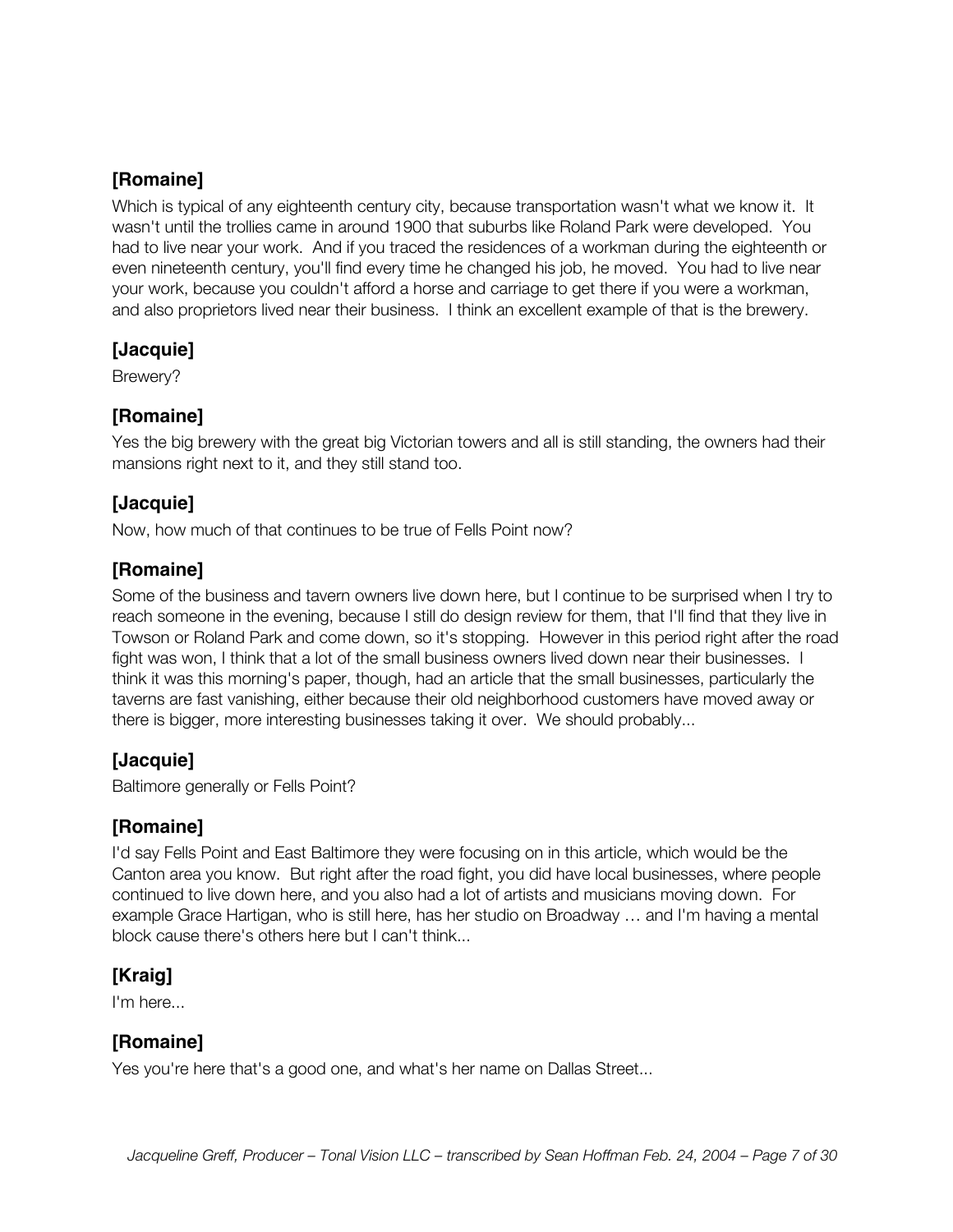Vince Peranio ...

# **[Romaine]**

Oh yeah, Vincent Peranio and Delores Deluxe – they would be fantastic to interview for that period because there was a whole community of them down here, who came. The houses were very, very inexpensive, even after the road was won. Until 1995, I'd say, you could buy property here very reasonable, which was the period in which I bought the properties to develop the Maritime Museum. Then all of a sudden, the whole thing's gone wild. [scratching on mic; 01:20:49;28]

# **[Jacquie]**

Do you want to talk about the Maritime Museum now?

#### **[Romaine]**

Yes, I came here in 1993, at the request of some of the board members, and Carol and Don Kervot, who was the previous Executive Director. They were unable to find someone that they thought had the right experience. I had a lot of preservation experience, also I had been Director of the Maryland Historical Society for a number of years, and before that I was Director of the City Commission for historical and architectural preservation, so I kind of knew the territory, so to speak. And I agreed to come down, and the day after I arrived, it might have been even day, my first day, Lou Fischer shows up and she says, "what this community needs is a maritime museum, and I'm willing to give you 1732 Thames Street if you can buy the property that we're now right in, 808 South Ann Street which will hook up to my other…", meaning Lou Fischer's other property, which is where the Maritime Museum is now. So I thought about it, and I thought gee, yeah this place has tremendous potential that we haven't even begun to tap, as a matter of fact I think that the expression that came to mind was, these people are sitting on a gold mine and they not doing anything, and so I bought, through a particular strategy, I bought this building for them. They had an option to buy it, but I pushed the owner to follow through on it – she had been avoiding them.

# **[Jacquie]**

Now Lou's offer, was that primarily philanthropic or did she make a little bit of money off of the deal at the same time?

# **[Romaine]**

In the beginning it was philanthropic – she gave us the one building, completely free and clear, we did buy the other.

# **[Diana]**

She had put in hours and days and thousands of dollars, she owned a lot of property.

# **[Jacquie]**

She seems to be very controversial, because people like yourself and Bob Eney, you know, credit her with being a visionary and having done a lot for the community....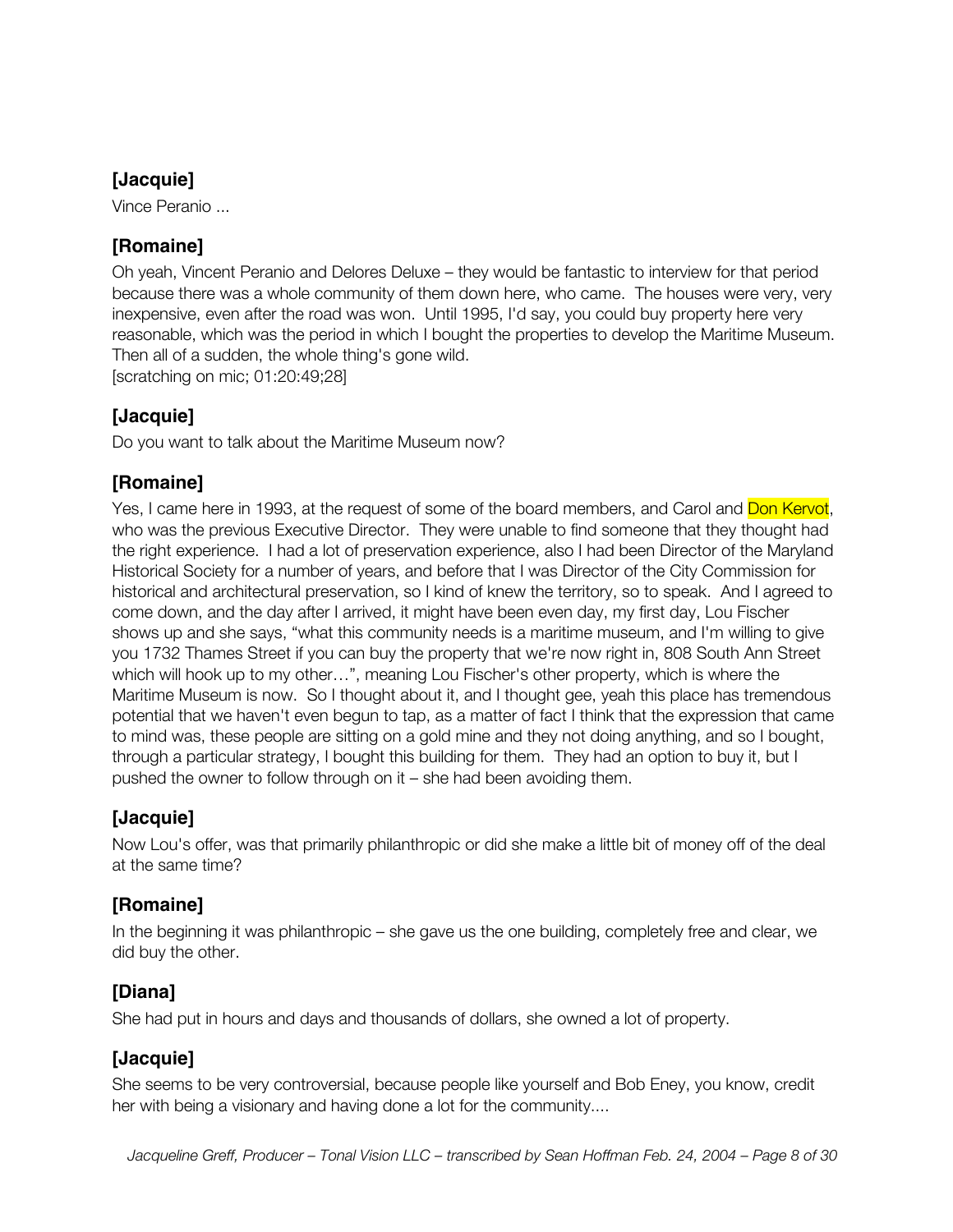She definitely was visionary.

#### **[Romaine]**

Well, she bought a lot of property, and she didn't make money on that property. But, they wanted to sell it, they wanted to sell and get out, the old community. I think it's unfair to speak badly of her now, because she had the vision to buy property that nobody else wanted, and she had... I understand she did have a lot property down here, and gave us that 1732, which is one of the finest residential buildings to survive in Baltimore City. It's a magnificent building, I'm sure you've been in it. And then she sold us for what at the time was the exact appraisal for the Maritime Museum, mean time I had gone to the State and got very good support from William Donald Shaffer in that he directed me to the right people in the finance department, and they helped me write a proposal for money to do this. He too saw the potential of Fells Point. And in 1994 I got a, it actually came through in '95, so lets call it '95. In 1995, I got a grant for \$1,100,000 from the state to do this maritime museum complex. And we had to raise an additional \$1,100,000. And the people who helped us and believed in us in the beginning were the France Foundation, who gave us a \$75,000 challenge grant to do this particular building. And once you have that kind of money it's reasonable to go to other foundations and ask for money, and we got a number of ... the Hahn Foundation gave us a \$120,000... I'm having a mental block

# **[Jacquie]**

So once you had the major funding...

# **[Romaine]**

We got our major funding, which, and they were challenge grants, in that they wouldn't give us the grant unless we raised matching money, so in the end we've raised almost \$3,000,000 for this complex. But we were fortunate enough to buy the property before prices went up. And Lou Fischer sold us the building that the Maritime Museum is in, which at that point had the Daily Grind in it, and was in deplorable condition, really deplorable, at exactly what the appraiser said it was worth at that time, which I think is a fraction of what it would be worth right now, even in the condition that it was in.

# **[Jacquie]**

So, it sounds like William Donald Shaffer was instrumental in helping Fells Point.

#### **[Romaine]**

Yes he was.

#### **[Diana]**

Yes

# **[Jacquie]**

I understand he was a big road advocate at one point too, so he made a turn around?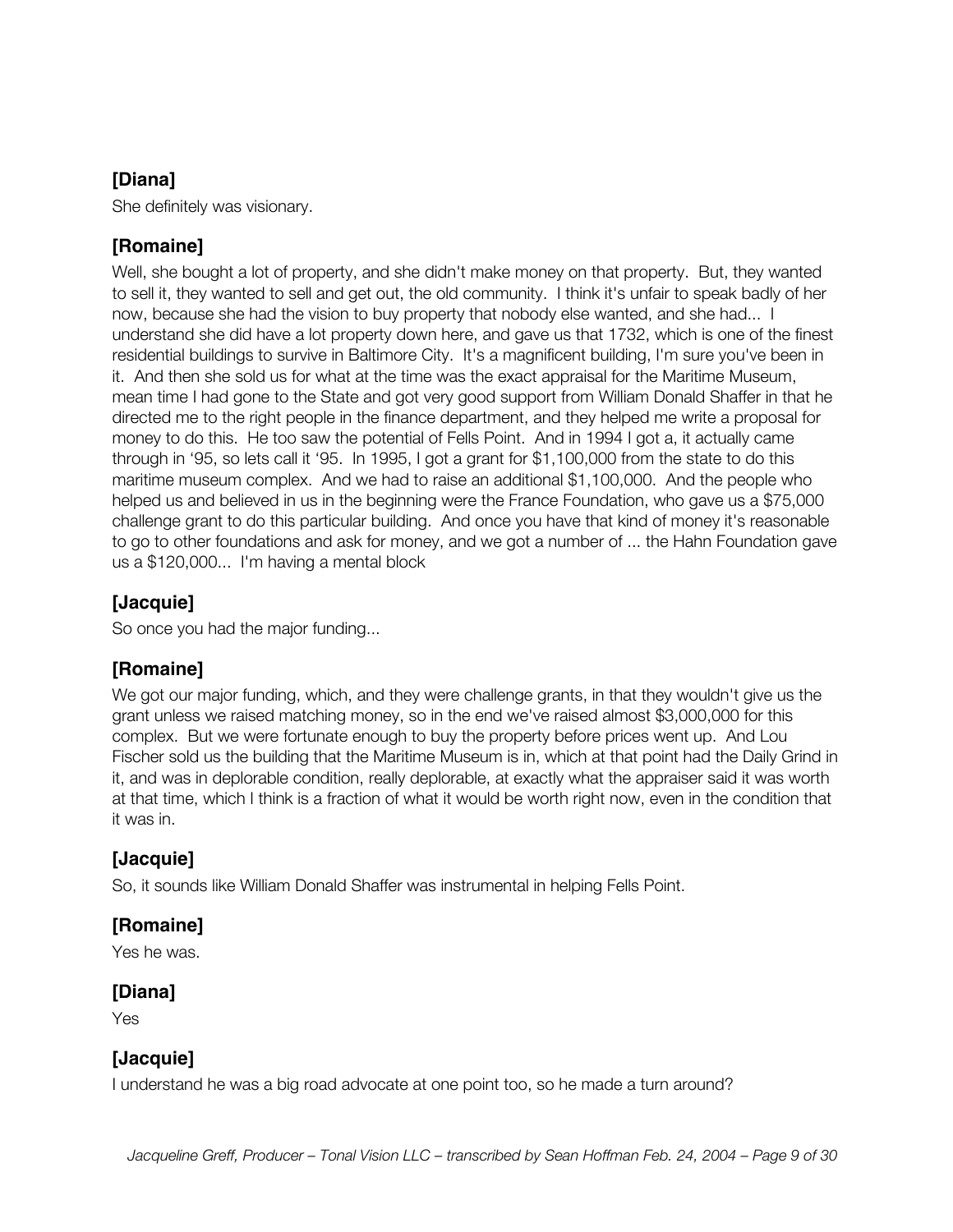You should interview him sometime and he gives his speech about how he was converted.

# **[Diana]**

It isn't a question of turnaround. You needed both.

# **[Romaine]**

We just had to put the road in a different place. [mic bumped; cut; 01:26:23;15]

# **[Romaine]**

And he is a tremendous advocate now for historic preservation. And, as I said, he saw the potential here. He put me in touch with the right people, to help write a proposal for state bond bail money to do this. And with the combination of getting the bond bail proposal passed, and then getting the first \$75,000 from France-Merrick, then they gave us, when successfully finished this building they gave us another \$75,000 for the Maritime Museum.

# **[Jacquie]**

What would you say was your biggest challenge in getting... I mean this is a big accomplishment.

#### **[Diana]**

Certainly is.

# **[Jacquie]**

What would you say is the most difficult part of it?

# **[Romaine]**

I think making people, including my own board, realize what the potential was here, and that the time was right to do something about it. Because at this period, too, we also purchased the London Coffee House and the George Wells House.

# **[Jacquie]**

So the Preservation Society owns them?

#### **[Romaine]**

We sold them to Constellation Properties. But they were going to tear them down, that's an interesting story in itself. Constellation Properties was making an exchange with the City, in which this sort of patch work quilt of parking lots through out the west side of the community, was being exchanged for the Chase's Wharf property, which the city then gave to the Living Classrooms. And Constellation came to a community meeting on a Wednesday or Thursday and said that if the community would go along with this exchange of property, giving these lots to Constellation Properties and in return they would give the City Chase's Wharf, which would then go to Living Classrooms, that they would not demolish the George Wells House and the London Coffee House.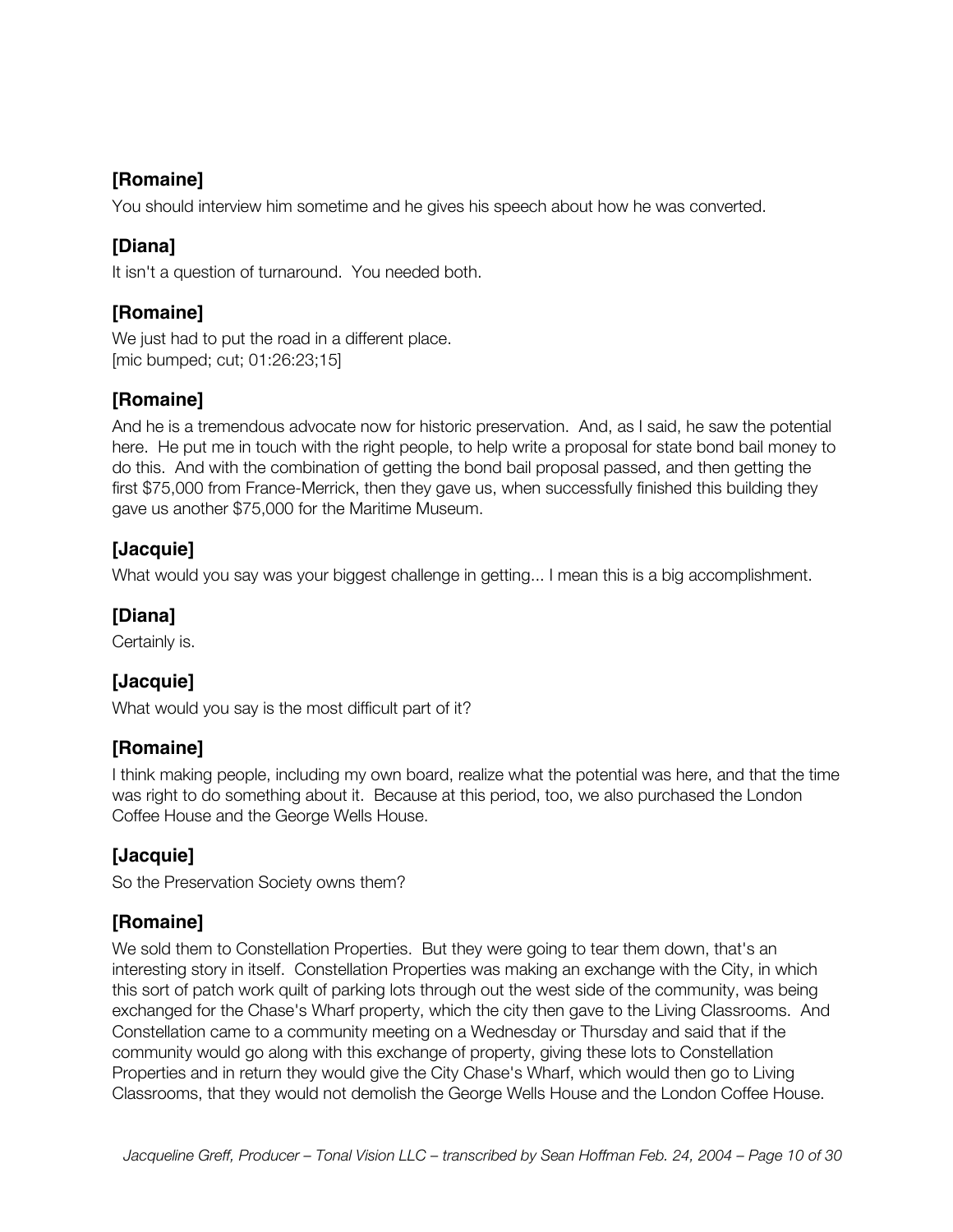So everybody went along with it, and on Friday, and the reason I remember it was Friday, because we had so much trouble getting people over the weekend, Bunk, not Bunker, the fellow from the store on Lancaster, I've reached the age where I forget people's names ... PJ. PJ's walking his dog over on that land there, and the dog ran behind the properties, that means away from Bond Street, and there were two enormous signs, big red signs, posted on the buildings that they would be demolished in 48 hours. And when we called Constellation they said oh that wasn't them, that the buildings were in such poor, condition the City decided to condemn them. So we ran around all weekend getting the condemnation notices lifted, and then we were given a very short period of time to purchase the buildings and stabilize them. And that was during the same time that we were raising the money for the Maritime Museum, but PJ's dog saved those buildings. There's a marvelous picture of everybody that was involved in saving those buildings, and PJ's dog.

# **[Diana]**

People were probably wondering why the dog is in the picture – very important component.

# **[Romaine]**

And the person who gave us a lot of support on that issue was Perry Sfikas. who was a real friend to this neighborhood.

#### **[Jacquie]**

Yeah, I know he has been because I've been.... [01:30:25;14]

#### **[Romaine]**

Right, and so anyway, life is a constant battle down here. And we've had the same problem with the developers, who are anxious. In 1975 the urban renewal ordinance was written after the road fight to help people redevelop this area. And the feeling was nobody's going to come down here, we better give them everything we can possibly give them. So the densities and the height regulations were extremely generous, with the idea that no one was going to develop every speck of the land. But what's happened is, every speck of the land is not only being developed to the densities, which were considered extremely generous in 1975, but everybody is getting variances. And the community has been at hearings for the last, I think we started in 1999 when the developers began to ask for variances, and we figured out we've been in something like 300 meetings and hearings trying to get the reasonable density and height restrictions on the new development. We are going to be completely surrounded with high-rise buildings, based on the permissions that have been given so far, and the only people that are going to be able to see the water, is from the corner on Anne and Thames to our Maritime Museum, and the Daily Grind. Everybody else is going to be blocked off from the water.

# **[Jacquie]**

Talk a bit about why that's important, either one of you.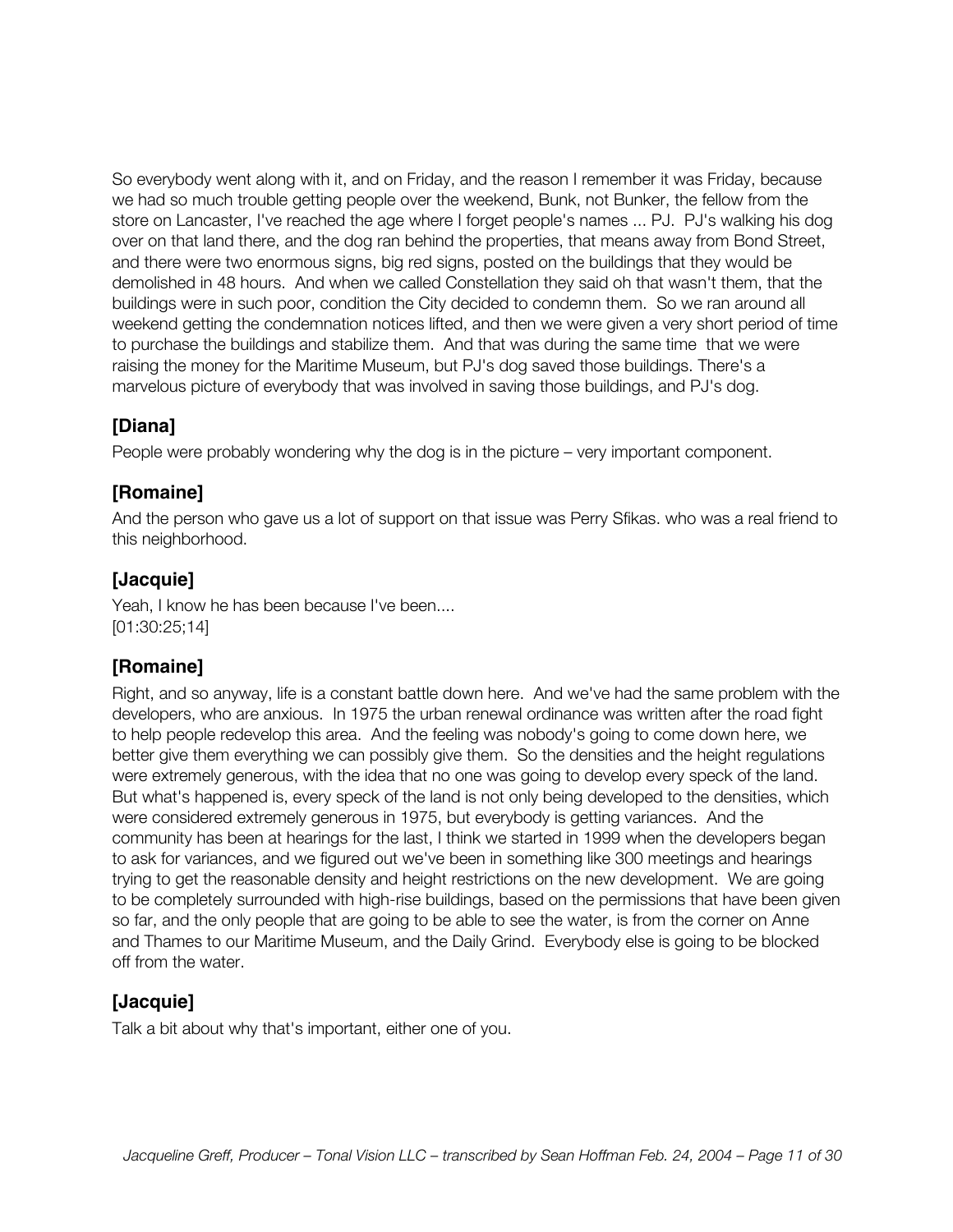Well, people come down here because of the water and the water views, and three things are going to happen with this development. First of all people will be cut off from the water, and sometimes unfairly, although I must say sometimes we've been able to fight it, for example...

# **[Jacquie]**

Cut off being visually cut off or...

#### **[Romaine]**

Visually cut off and physically cut off.

#### **[Diana]**

In other words, what's happening is what the road would have done.

#### **[Romaine]**

Well, in a way, yes. But there is certain designated public passageways to the promenade, and about three months ago, one of the developers from Swan's Wharf came in and said very magnanimously, I am giving you an eight foot pedestrian passage way from Fell Street to the water. And a group of us thought this doesn't sound right. We went back and looked to the planning department, and found out he was supposed to give us a fifty-foot passage way to the water. And this has been happening constantly. Struever Brothers backed everybody into a corner – we wanted a plaza at the foot of Bond Street, and finally they said yes, we'll give you the plaza at the foot of Bond Street, but you have to give up the passage way from Thames Street to the water, which is further west. So people reluctantly agreed to that, and then the next thing we know, they're making the plaza considerably smaller than they were supposed to, Lois Gary helped us with that, got it back to the size it was supposed to when the legislation went through, and then they turn around the next summer and try to get it closed for 22 weekends out of the year, which is every summer weekend, and we're assuming that the reason is that they wanted to rent it for parties, and it's supposed to be a public plaza. And we fought back, and I don't know why we caved in, we're allowing them to close it for 12 weekends during the summer. It's just been a constant fight of trying to get access to the waterfront for the community. And the buildings that are going up are between ... some of them are as low as 65 feet, but many of them are 90 to 125 feet.

# **[Jacquie]**

Where are these building....

# **[Romaine]**

I have a map that will show you.

# **[Jacquie]**

If you could just describe it...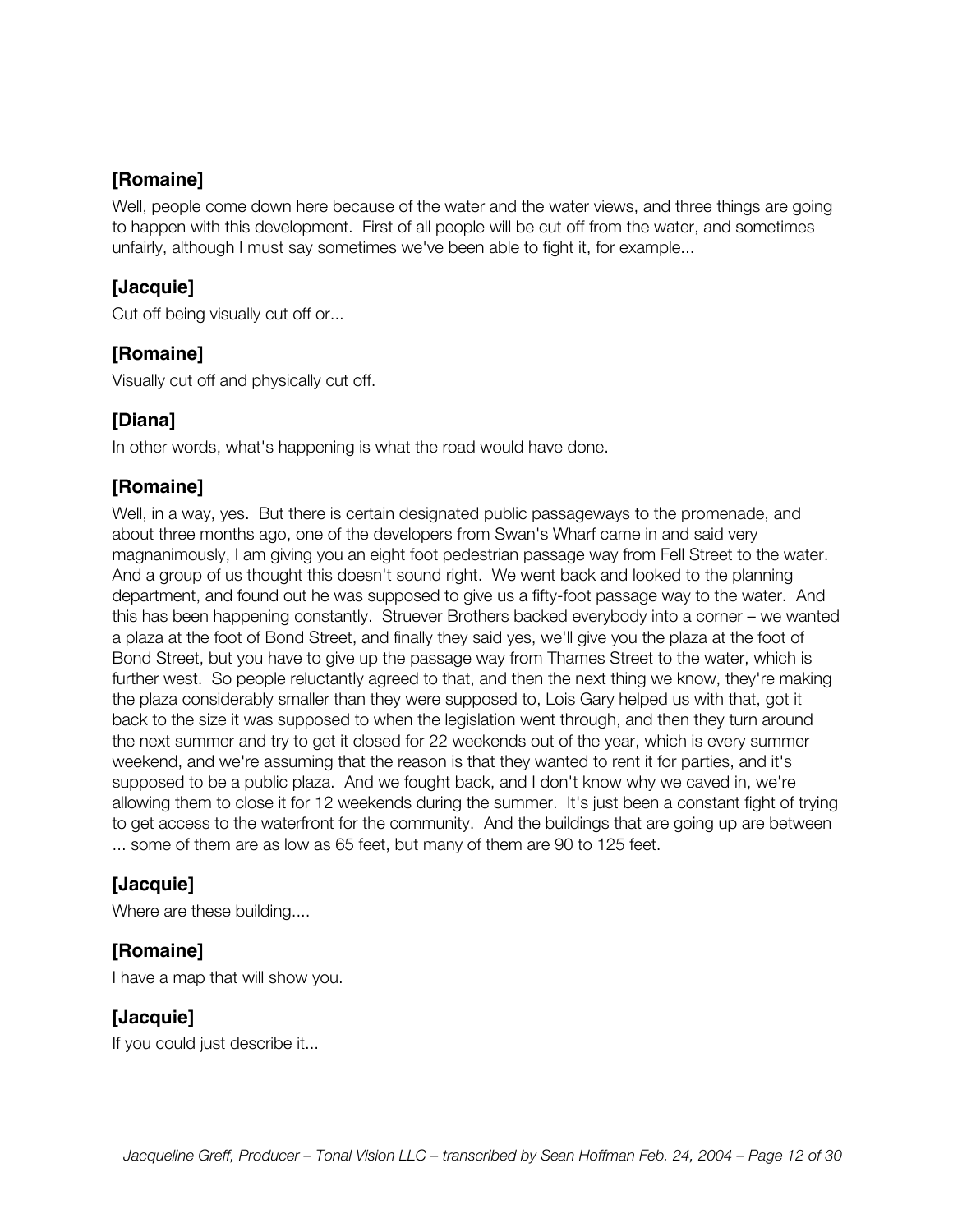Okay, they go from ... do you know where Henderson's Wharf is, which is already developed? Allright there will be a project called Henderson's Wharf that will start there. The next one over is Swan's Wharf. Right next to that, on the same line, is Union Wharf. Then you have The Cannery that's already in apartments, and beyond that  $O'Cyrus$  has a lot. That will be developed – that takes that whole side of the community...cut off from the water. Then go over to, have you seen the Bond Street Wharf? Well there's even taller buildings going ... if we can save the Bond Street Plaza, which I think we have to watch every minute ... going from there all the way over to the Living Classrooms area, and we have already raised from the 45 foot height to 60-some along Caroline Street. And Caroline Street, if you look at it now, has the garage surrounded by what they call the wrap, and next to that is the garage for the Whitman Requardt, then the Whitman Requardt Building, which was supposed to be 40-foot residences, but they got an exception on that, and then across from that is the one that we just lost so to speak of the .... what we call the Bohager's Lot, and then we're now going to City Council with the PUD for the Constellation property, which is going to have enormous buildings on the water, because they don't want to build up on the cap over the polluted area. [Cut; microphone noise; 01:36:31;26; Jacquie walks in front of camera]

#### **[Romaine]**

The hearing on this which you should go to is .... Constellation Property .... is on Wednesday. They're presenting a proposal to the Fells Point Task Force, which we formed so that we would have a community review and not just design committee review of all these new developments.

# **[Jacquie]**

Can you talk real quick about these committees you're talking about, you mentioned Design Committee you mentioned....

# **[Romaine]**

The Design Committee gets it's authority from the urban renewal ordinance, and they are supposed to review any exterior changes to historic properties or new building in the area that overlaps with the historic district and the urban renewal area, which is complicated because the urban renewal area is one shape and the historic district is another shape, but there's part of it where they both overlap. The Fells Point Task Force was formed maybe in 2000 with the help of Perry Sfikas, and Kay Hogan from the Homeowners at that time and I helped to write some of the regulations and so forth. And the purpose of it was, when the new developers were coming in they wouldn't have to go to each individual community group, and we have more community groups here than you can possibly imagine, Fells Point Homeowners, the Community Organization, which is the renters, the Antiques Association, the Food and Beverage Association, the Business Association, I could just go on, there is something like eighteen of them, and the presidents of all of these associations now meet to hear proposals and other problems, then they're supposed to be given one month to go back to their communities and explain what's going on, and then come back and vote. This community input is required by the urban renewal ordinance.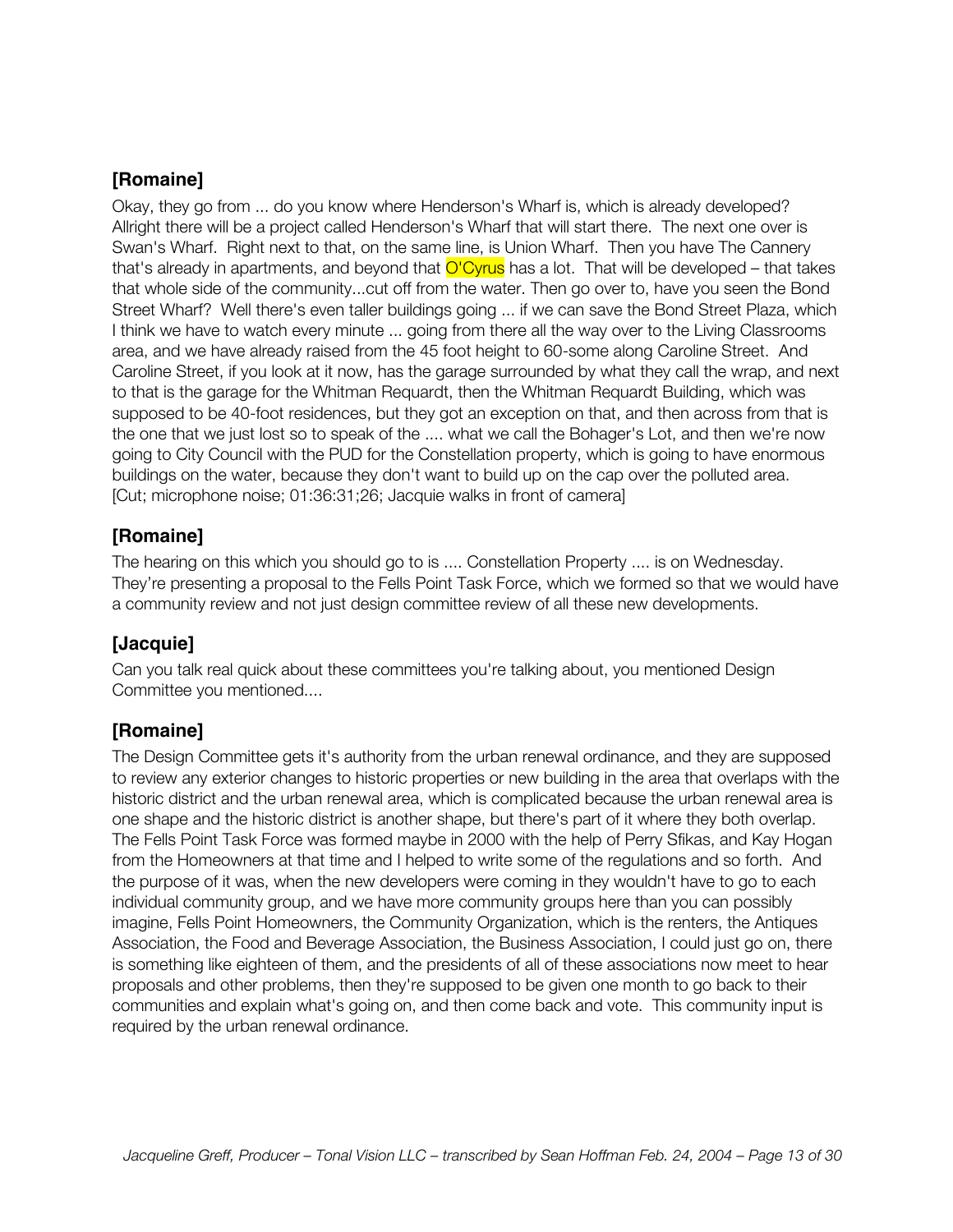Now, you mentioned all these community organizations, there's a number of them, is this unusual that there would be so many different organizations in a community.

# **[Romaine]**

No there's many different interests down here, although it's my understanding that Fells Point has a few more than most communities do, which is why it was such a good idea to form the Task Force and get everybody together and to see if we could come up with consensus on various issues, and then there is also the Waterfront Coalition, have you talked to Carolyn Boitnott?

#### **[Jacquie]**

No.

#### **[Romaine]**

Okay she's helped to form the Waterfront Coalition, which includes us and Canton, and … I would really like to see an organization that goes all the way around the water and includes Federal Hill and...

[Cut; end of tape; 01:39:27;01]

# **[Romaine]**

We're about to enter a new era of overdevelopment

# **[Jacquie]**

I want to here about the DeShields, and I also want to hear each of your perspectives on development and overdevelopment and what the issues are and the problems. Because I do want to make sure it's clear the different viewpoints on development in the documentary. It's a very difficult concept in many respects. [additional interviewer comments] Let's here about the DeShields first, and then lets go back to development.

# **[Diana]**

Yes, well, I knew a Miss DeShield who was a nurse and she was a wonderful person, and these were her cousins, and they lived in the **State Bar** on Aliceanna Street.

# **[Romaine]**

I thought they lived in Roland Park before that, until they burned the house down.

# **[Diana]**

Yes, before that. They were eccentric. I would go there and I always wore washable clothes including my hat, the hat usually had to be washed about three times before I could wear it again. They had pets running around, they never put them outside. You watched where you were walking or sitting or putting your hand or anything, you would go there one day and one would have on a dress, not a clean dress. And you would go the next time and the other one had on the dress, and it definitely had not been cleaned, because the stains were still in the same place and there were more. Their father had been ... seafaring people. They had all these wonderful things, they had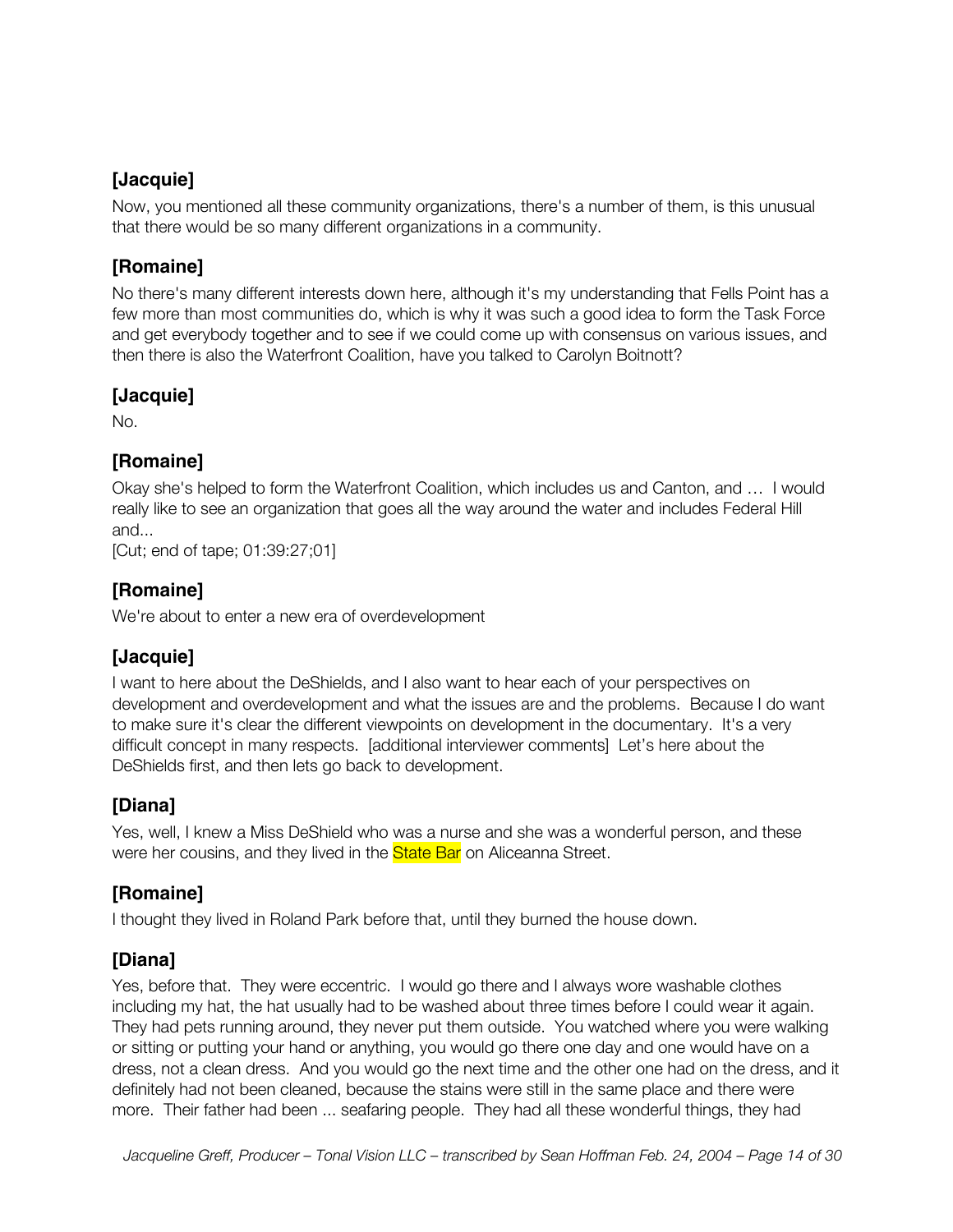portraits, they had log books. They did … I don't know why, maybe because I talked differently, or because of this cousin who vouched for me, no she was dead … anyway they allowed me to take the log books to the Historical Society. Dr. Chatall was the Maritime Curator at that time, and they knew him and they trusted him. I was allowed to take them ... he xeroxed them and I took them back to them a few days later. So at least that material was saved, but you know the cat was ... the dog chased the cat and the cat jumped through the face of the portrait, I think it's a Miriam Peale portrait, but it's something like that. The thing's just leaning around. They were two ladies who really shouldn't have been on their own, but they were… But they had such interesting things. I mean they had enough in there to fill a maritime museum, and I don't know whether any of it...

# **[Romaine]**

But some of it has disappeared, people just helping themselves ... maritime material, the portraits, the furniture, the navigation equipment, Bob Eney ...

# **[Jacquie]**

So what happened with this, I mean....

#### **[Diana]**

They have died, and there's some relative who owns the property. They own property over on the Eastern Shore, and I think I've maybe talked to him once on the phone or something, but this was in the, I guess the middle '70's that I was doing this. And you know it was just a shame, I was trying to save it, but there wasn't ... I did the best I could, and I was able to get some of it saved.

# **[Romaine]**

There's also supposed to have been a beautiful silver set that Gregory Wideman had looked at.

# **[Diana]**

I didn't see that.

# **[Romaine]**

But when they had the ... it's my recollection that when they had the fire in Roland Park, they were on the verge of bankruptcy because they would mortgage one property down here to buy another, and the house of cards was about to fall down. And a judge allowed them to keep the two houses on Wolf Street which the Preservation Society is now very much involved in preserving because they are early wooden houses one and a half stories tall, very interesting ... What they call the Academy on Aliceanna, which is also a wooden structure and it's supposed to be the first school in Fells Point, and the two buildings next to it, which were Italianate bracketed style, and that was where they were living when you were visiting them. But in addition to that the building at the end of the block there was the original Captain DeShield House, and you can see the Flemish bond and the alterations that were done to it … And the rest of the property went into this bankruptcy suit to pay off their debts. And these five properties were turned into a nonprofit. And the Preservation Society is now trying to deal with them to preserve these properties and maybe open them to the public. Bobby Eney knows a lot more about what was in the collection originally, and what has disappeared. But I gather a lot of it has disappeared, and even what remains, as Diana said, has been destroyed by the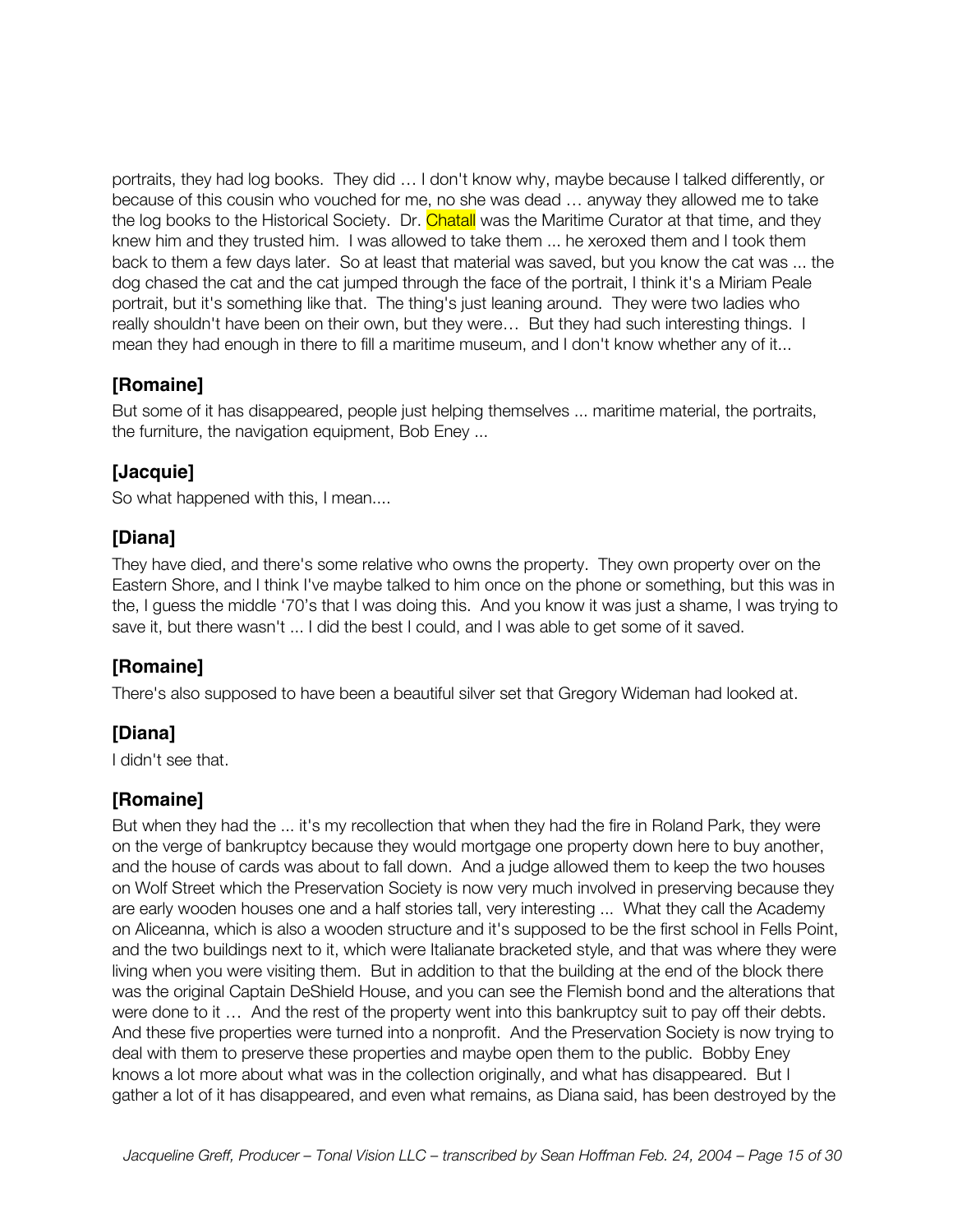animals that lived in the house full time. But both sisters are dead now, and what remains is in a nonprofit foundation. But nothing's happening because the cousin, distant cousin on the Eastern Shore, who is now in charge of it, is very reluctant to do anything really significant.

#### **[Diana]**

Like the two ladies.

#### **[Romaine]**

Yes.

# **[Diana]**

They wanted to do it. They talked about having a maritime museum....

#### **[Romaine]**

But nothing happened. Anyway they were very interesting local characters.

# **[Jacquie]**

Are there any other characters that stand out like that?

# **[Kraig]**

They are smiling. Don't just bypass them. Let them tell their story.

# **[Diana]**

Well, I said I used to ... I don't know how I ... somebody has maybe said that they had all these things, and so I don't know whether I was challenged to go, so maybe I just plain old called them up and said I knew Miss DeShield, who was the nurse, and I understood she was a cousin, could I come visit them. So fortunately the first time ... I used to volunteer over at Hopkins and I had an old raincoat, an old green raincoat which I always wore when I was in areas which weren't to good because if you dressed up well and had your good jewelry on, you were going to get robbed. But if you had on an old raincoat and walked briskly nobody ever bothered you, so I fortunately had on washable clothes, you see. It was horrendous. People who go in there and say they couldn't breathe, it was SO bad.

# **[Kraig]**

Like how many animals, ten, twenty?

# **[Diana]**

No they didn't have a lot but they never put them outside.

#### **[Jacquie]**

And they never cleaned up after them.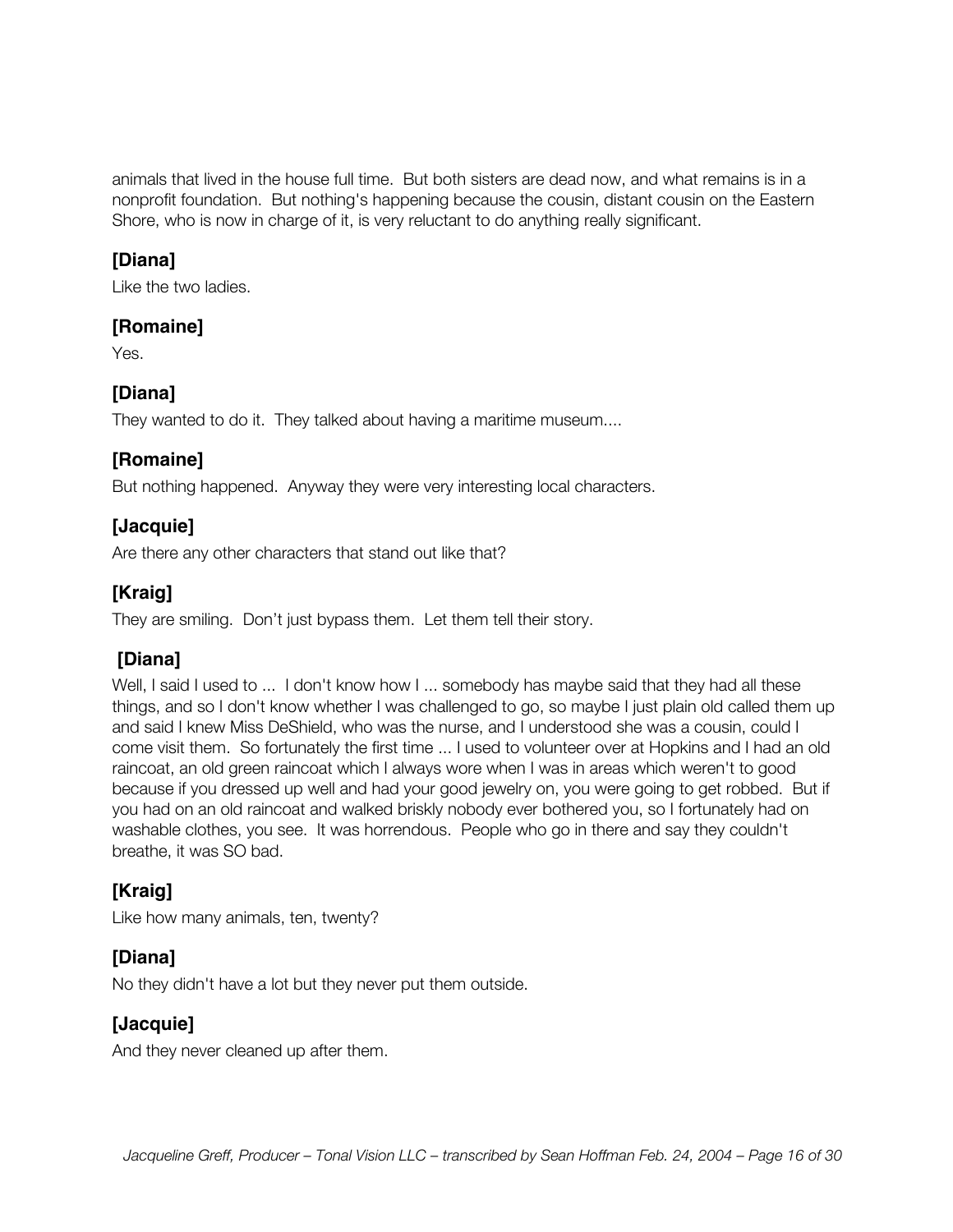Of course not! I mean can you imagine wearing the same dress, two sisters wearing the same dress month in, month out, and never washing it?

# **[Kraig]**

In the same place where the animals go?

#### **[Diana]**

Yes.

# **[Kraig]**

Did they eat right along ... did you ever see them eat?

# **[Diana]**

Yes, I would see them eat. They really couldn't cope with life. They really needed...

# **[Kraig]**

Medical attention.

# **[Diana]**

They needed medical attention. They had phobias and mental states and you never knew what it was going to be.

# **[Jacquie]**

But according to Bob Eney, they were fairly visionary in terms of...

# **[Romaine]**

They were visionary and they were also very intelligent, and they went to Vassar I believe.

#### **[Diana]**

Yes.

# **[Romaine]**

But they were just unusual.

# **[Diana]**

Well, see I had been .... I think dealing with children around the Historical Society didn't prepare me for this, but I used to go down to Hopkins in the Child Life Program. And they had asked me if I would like employment as a psychiatric aid, so I guess I was able to do the unexpected, so...

# **[Kraig]**

So the DeShields, they found you...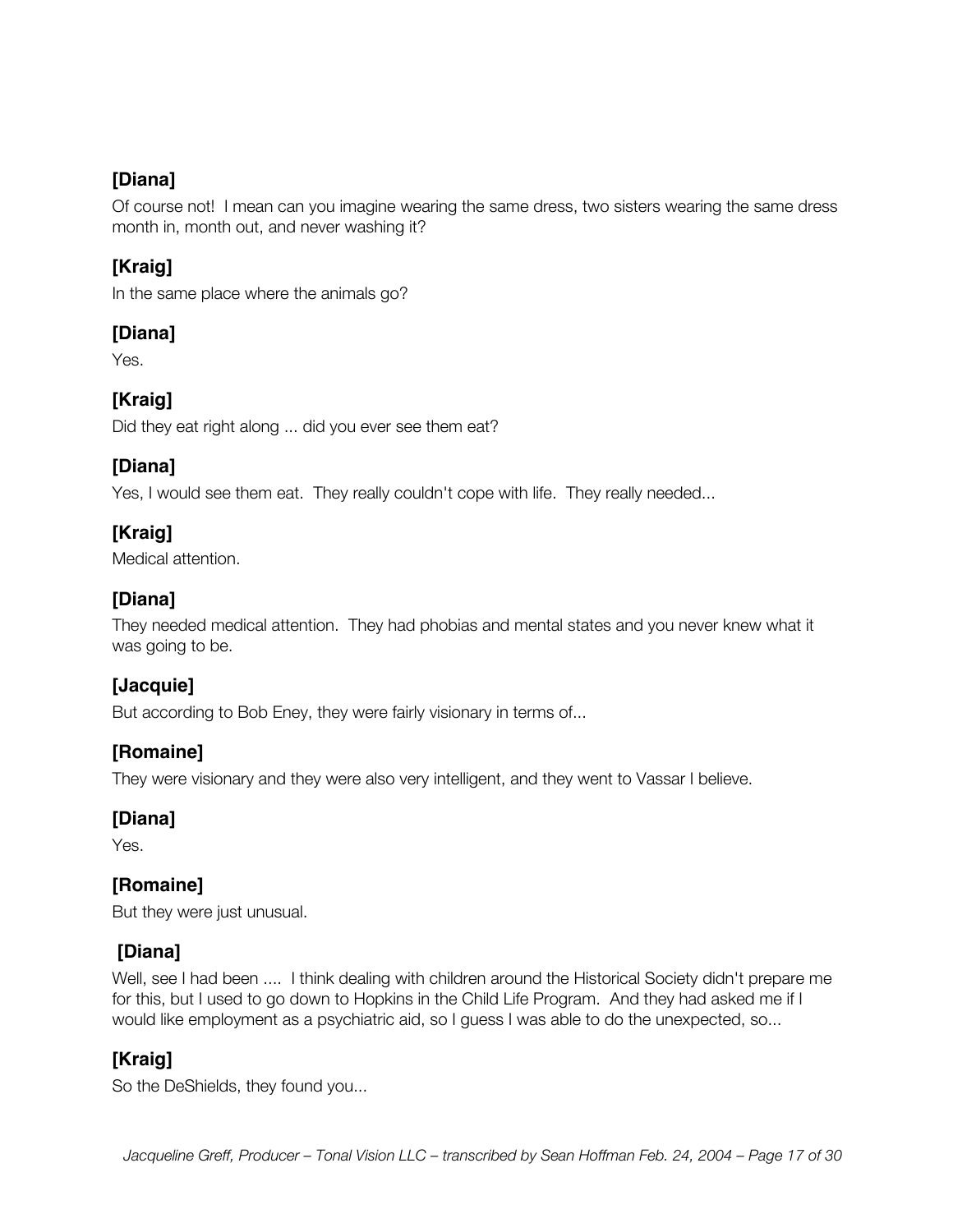They accepted me. They accepted me. I don't know why but they accepted me. People seem to remember my voice, or because I have a different accent. I would go, and the children would remember my voice, they would remember my name, they would remember me. I don't think I make an impression particularly but ... I talk differently.

# **[Kraig]**

Where are you from?

# **[Diana]**

I'm from Bermuda.

# **[Kraig]**

Oh ... you have a British accent, because it's all British.

# **[Diana]**

Yes, yes...

# **[Romaine]**

Her father was the governor.

# **[Diana]**

No he wasn't, he was the Chief Justice.

# **[Romaine]**

The Chief Justice, sorry.

# **[Kraig]**

Whatever, you're not going to get impeached for anything ... you know.

# **[Diana]**

Well, no he would catch you first, I mean ... I don't ever remember telling a lie to my father because he knew right away. He was a pro. [Cut for mic adjustments; 01:49:51;15]

# **[Diana]**

So families sometimes have difficulty from generation to generation. But Captain DeShield who had these original stuff ... he was a successful man ... He was a sea captain, and a merchant, and he accumulated stuff, but they just hadn't gotten the practical ....

# **[Romaine]**

One was Mary and the other was Eleanor .... Mary and Eleanor.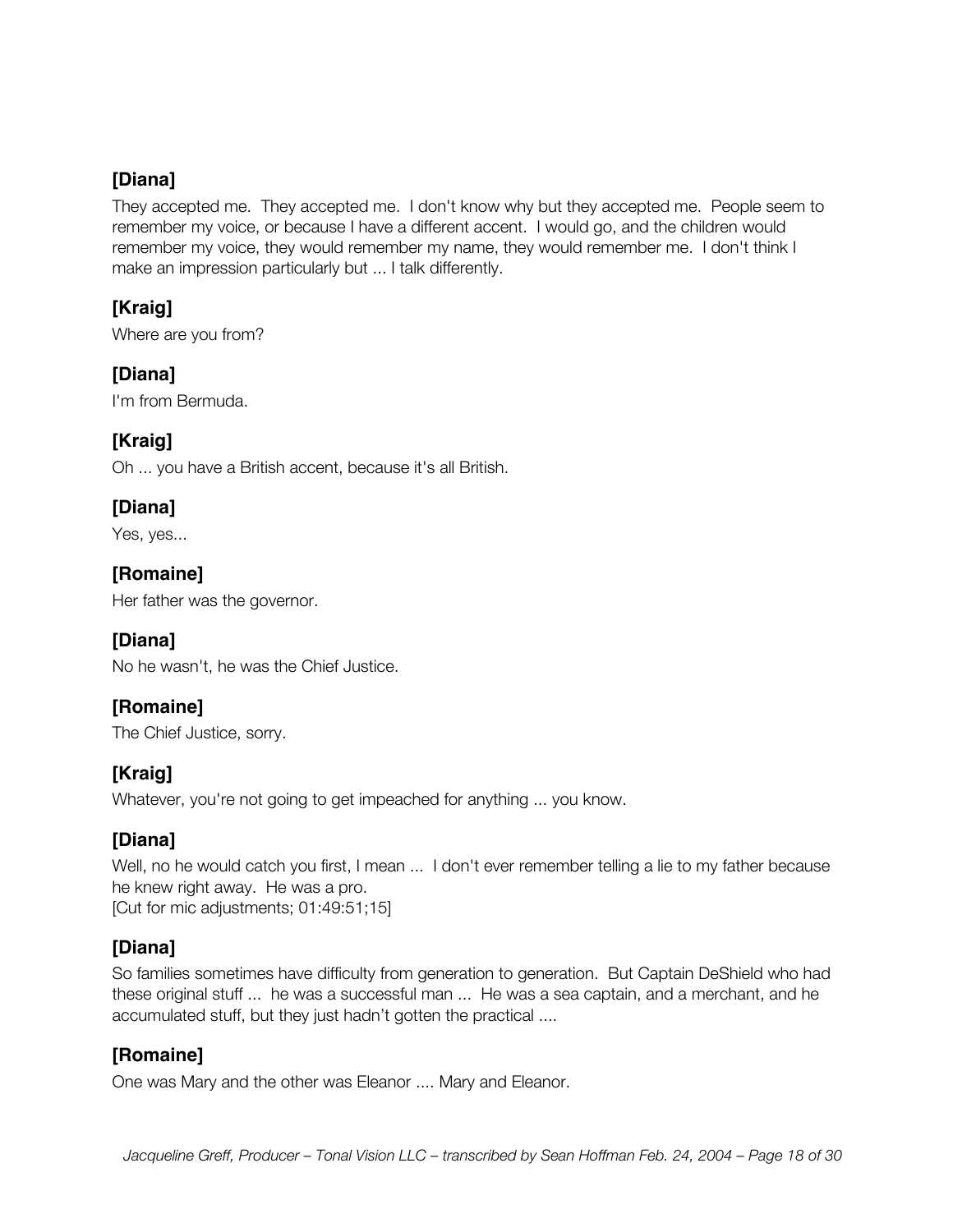So, it was quite an experience.

# **[Kraig]**

The only last question. It's just a little bit of humor … like what kind of foods did they eat, a sandwich?

# **[Romaine]**

Ask Bob.

# **[Diana]**

No, no it was something out of a can sort of like tomatoes. You know how you can buy now tomatoes that are Mexican style, seems to me I remember that it was something, it was tomatoes and celery mixed up, but it wasn't a proper meal. There was no protein in it, there was no starch in it. It was just a few vegetables that you would of used to season up a soup or season up a salad or something. They couldn't take care of themselves.

# **[Kraig]**

Could diet have a large thing to ...

# **[Diana]**

I think so. I think diet had a lot to do with their strangeness.

# **[Kraig]**

You know where I was going with this. I was thinking like did you ever see them eat cat food, that's where I was going...

# **[Diana]**

Well, there was food for the animals all over the place, I mean you had to watch where you went, but the thing is the animals, there was no litter box. The dogs ... they were little dogs ... one or two.

# **[Kraig]**

What other kind are there for those type of people?

# **[Diana]**

They were never outside ... you know ...

# **[Kraig]**

This is enough for me. I'm happy. Let's go ahead and move on. [01:51:46;17]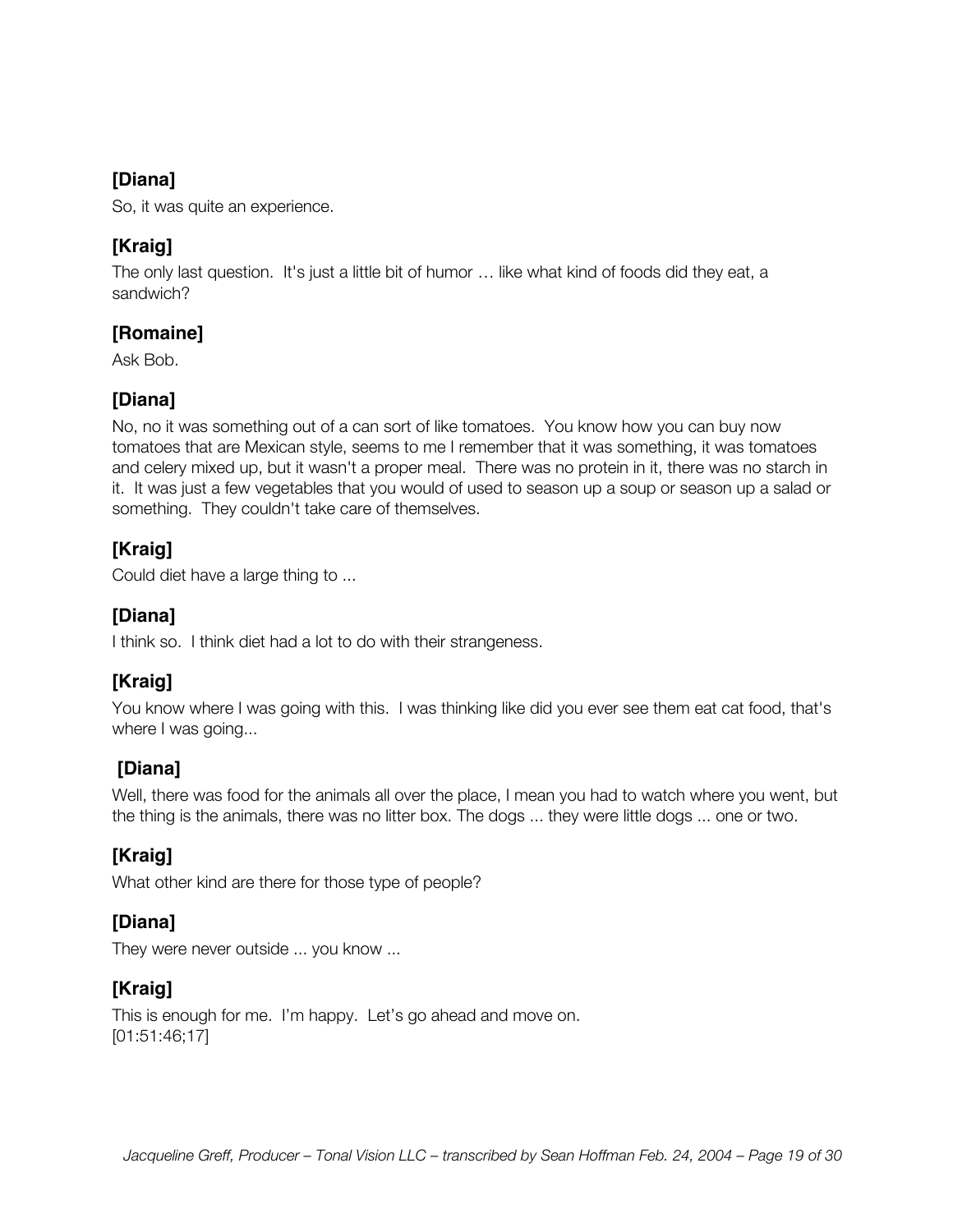Before we totally leap off the DeShields, are there any other people in the neighborhood that qualify as characters ... stand out.

# **[Diana]**

I'm sure there were. I didn't know them.

#### **[Romaine]**

I think PJ was a character. Did you interview him?

# **[Jacquie]**

Yes, we interviewed PJ but talk about PJ. I mean your view of PJ. Sometimes it's nice when one person we interviewed introduces another person.

# **[Diana]**

Well, I think that Mrs. Fischer was a character.

#### **[Romaine]**

Yes she was.

# **[Diana]**

She was sufficiently a business woman. She was able to do successfully what the DeShields were trying to do ... Buy property...

# **[Romaine]**

Buy property and to do minimum restoration and rent it or sell it. She was very successful. The last one that she did is next to the house that she has her own apartment in. Although she lives in Ruxton, she does have an apartment down here.

# **[Jacquie]**

Yes, we've seen her. We interviewed her up there. She was one of the first interviews we did.

#### **[Romaine]**

In her apartment down here...

#### **[Jacquie]**

Up on the third floor.

#### **[Romaine]**

And she just restored the building next door. Did an extremely good job on that one.

#### **[Jacquie]**

Yes, we saw it, it's beautiful, I mean she was doing ... it was going to be in the house tour.

*Jacqueline Greff, Producer – Tonal Vision LLC – transcribed by Sean Hoffman Feb. 24, 2004 – Page 20 of 30*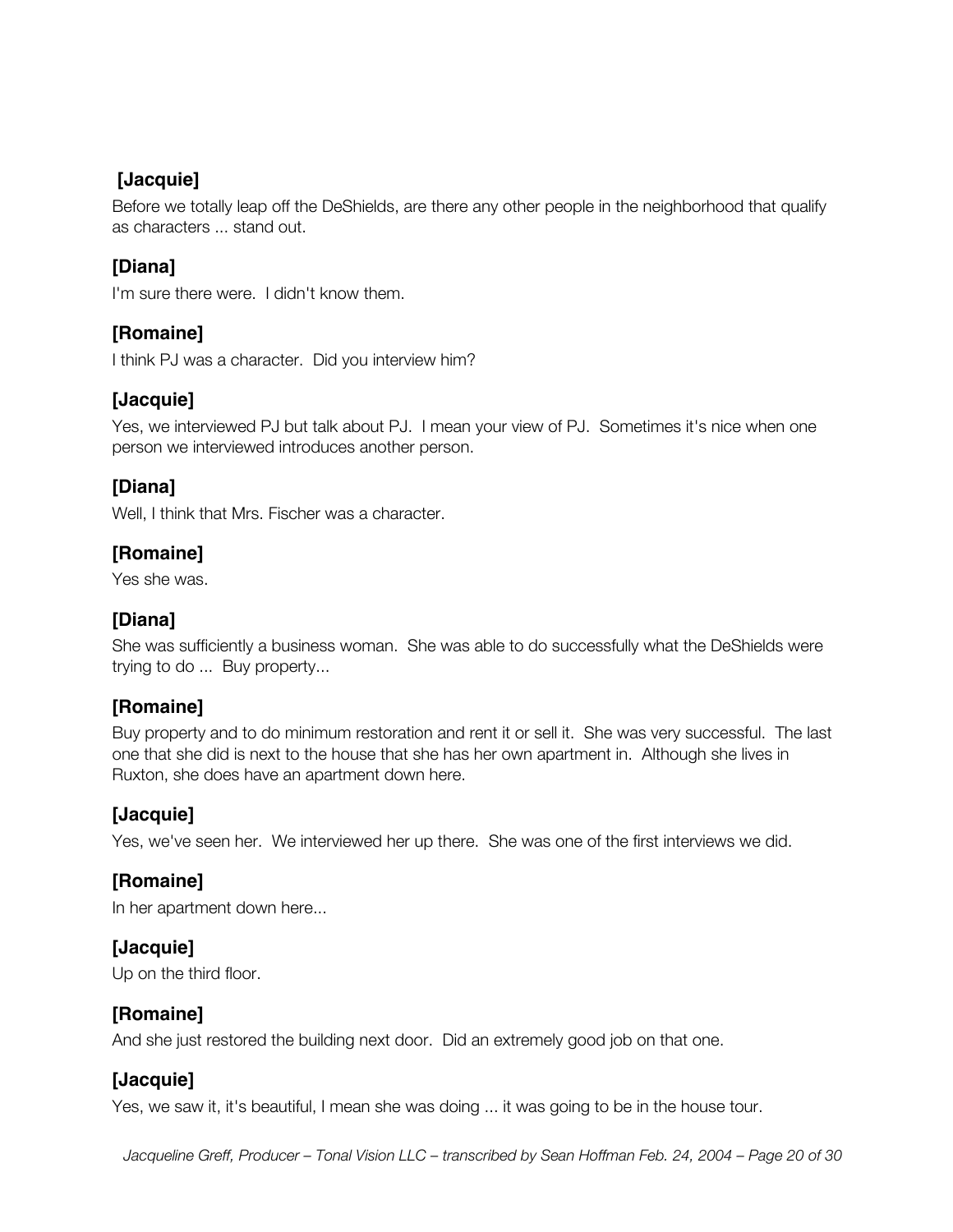Some of the ones that she's done are just enough to paste them back together and rent them. And she also had some property in Canton. She was a real, real estate ... not developer, but ...

# **[Kraig]**

Baroness?

#### **[Diana]**

No ...

# **[Romaine]**

Baroness .. no ... speculator I think might be a better word.

# **[Diana]**

The Johnson family owned a huge number of properties down here, and they gradually sold them, but they kept the ground rents.

# **[Romaine]**

The Johnsons gave all their portraits to the Maryland Historical Society within the last five years or so.

# **[Diana]**

I think William Fell Johnson, who was an old man when I knew him… I think he was a character, and I think he lived down here. And his house was full of you know, uncashed checks and things like that. But could be that he had gotten old and couldn't cope. And often when people get old and can't cope they don't eat properly, and then they can't cope even more so.

# **[Romaine]**

David Key is not so much a character but a successful young developer who set up the Daily Grind, and now has smaller coffee houses through out the city. He had the original Daily Grind in the building that now is the maritime museum. I think he is note worthy because of that, and the couple from Bolton Hill who came in and established the bears ... the store, did anybody talk about them?

# **[Jacquie]**

No, nobody's talked about them, but we've been in that store. It was nice to see that it didn't radically change when they sold it.

# **[Romaine]**

When they sold it ... and I'm trying to think of anybody ... the whole place ... In order to be here in the first place you have to be a character, because it's not what most Americans think of as suburban living or regular residential living. [01:55:12;02]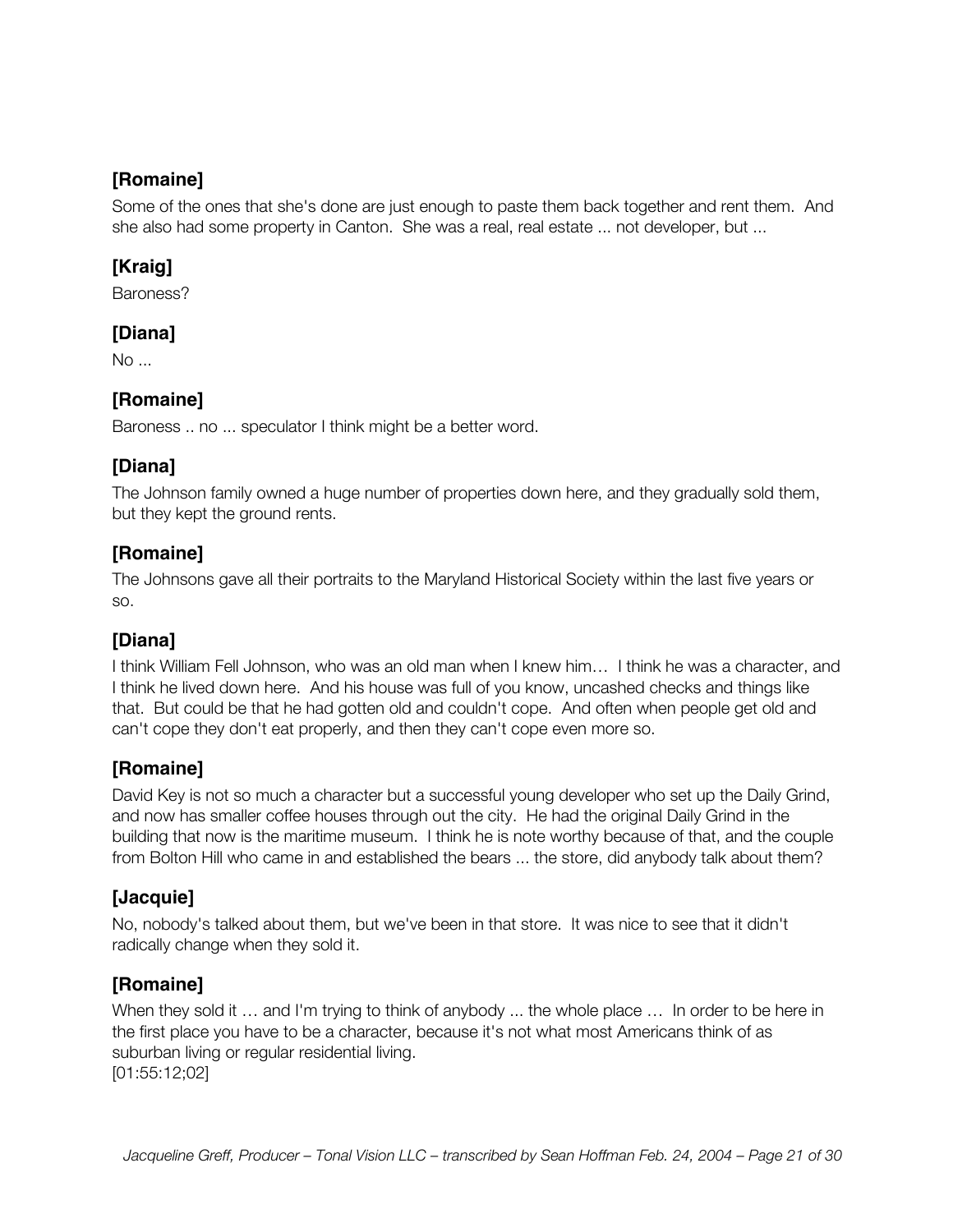How would you describe this place? If someone had never been here, and was trying to figure out, lets suppose that somebody is just watching this you know documentary, how would you two characterize it?

# **[Romaine]**

I would say it was an eighteenth century town that had survived within the confines of Baltimore City with its original waterfront, its original street pattern, and hundreds of eighteenth and nineteenth century houses, some very well restored, and some poorly restored. And many of them with there own flavor. And I don't think there could ever be a Williamsburg or even an Alexandria type restoration, because there is so much individuality. And what people have done with some of the properties is really quite off-beat. Bob Quilter and I who is the city person who helps us with, who was are city liaison really, with the Design Review Committee, feel that the standards for Fells Point have to be different than they are for any other historic district in order to allow for the individuality of some of the people that come here, and also to allow for the many, many taverns that we have here that are what attract the nightlife, and as you know the nightlife goes on until 3:00 in the morning.

# **[Diana]**

Is there as much nightlife as there was, say, twenty years ago?

# **[Jacquie]**

Shop owners have complained that over the last couple of years they've lost a lot partly to the Power Plant Live downtown ... there's not as many people ...

# **[Romaine]**

Coming over ... and they're going to lose more to Harbor East, which will have many restaurants and retail shops, and all ...

# **[Jacquie]**

But you started to say why Fells Point attracted these characters, and I don't know if you finished your thought … because it does.

# **[Romaine]**

It does attract them, and I think in the beginning it attracted them because it had the ambience of a historic district and the waterfront – waterfront is very important in this whole equation – but also at that time the buildings were inexpensive, you could buy a building and restore it meticulously or just live in it the way it was. And we had this interesting combination of beautifully restored buildings and then right next to it someone who just did the minimum ... made them able to inhabit it. And that accounted for this very unusual variety of people down here. You had the old households, working families, many who were becoming quite elderly, then you had the musicians and artists who came down because it was an off-beat place, and they felt like they could be themselves down here, and that would be Delores Deluxe's group and some of the other musicians and so forth. And then the young people who came down to restore property, who were the ... my feeling is that the real historic preservation movement is a relativity new thing. Historic preservation started out with big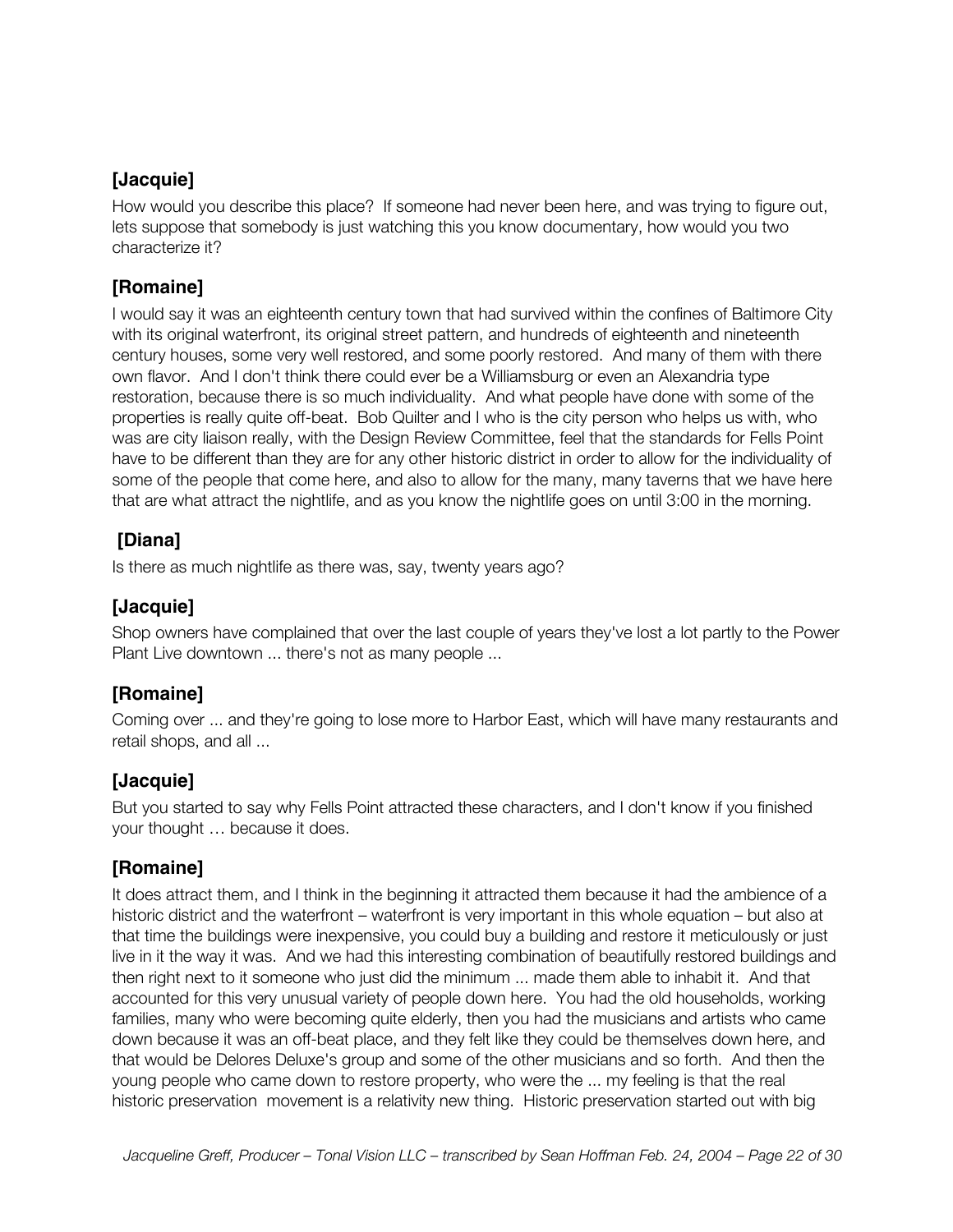important buildings like Mount Vernon, Washington's home, or Monticello, Jefferson's home, but now preservation is individuals with private money restoring houses, what I call vernacular houses, that don't have great value in themselves, but are absolutely priceless in the fabric of the community when you put it all together. And that's what we have in Fell's Point is a lot of vernacular buildings, a few maybe more interesting like Jean Hepner's house and Arnold Capute's, and the 1732 that we have, but there held together by this large mass of eighteenth and nineteenth century buildings that create a community with a character all of its own. Which is why many of us are very disturbed about the heavy new development, which is going to destroy that character, and cut people off from the waterfront and dump thousands of cars onto the little tiny streets. [01:59:57;25]

#### **[Jacquie]**

Okay, we're back at development, lets talk development a little bit more.... You talked about blocking the people off from the water. I have just one more question about that. I know the city has this plan of having a promenade all around the harbor. Is some of the development in Fells Point putting that at risk?

#### **[Romaine]**

They've tried to, but I think we fought for most of the designated entrances or passageways to the ... what we call the promenade. But between the historic community and the promenade will be these high rise buildings, some residential, mostly office, so that visually, people who could see the waterfront from their front door or their second floor or sometimes their third floor, will no longer be able to see the water. Because the development is going on the industrial lots that surrounded the community, which were the places where the eighteenth and nineteenth century people made their living, the warehouses and the docks and so forth, which have disappeared, and left vacant lots which are now being developed within Fells Point 90 feet high, and that's really high when you are in a little two and a half story house … and on the edges up to a 125 at this point, which is very high, and 190...

# **[Jacquie]**

Talk about some more about the ... some of the other issues with development ... you mentioned traffic ...

# **[Romaine]**

Traffic to me is one of the main issues, because the streets are the original narrow eighteenth century streets. Broadway is wider, but that's because there was a market there. And Fells Point is a point, it's a peninsula, two peninsulas in fact. The only way you can get out of Fells Point is by going north. You can't go east, you can't go west, you can't go south because it's all water. Therefore the only way for people in these new developments to move in and out of the community is on the north-south streets. And I don't think that those streets are going to be able to handle the thousands of cars which are going to be generated by the new development. The Allied lot, all of which has to come into the community, is going to be a minimum of 3,500 cars onto Caroline Street, which now has the 750 car garage that serves the Bond Street Wharf, and a 350 car garage which serves the Whitman Requardt Building. And this is all new, this has nothing to do with existing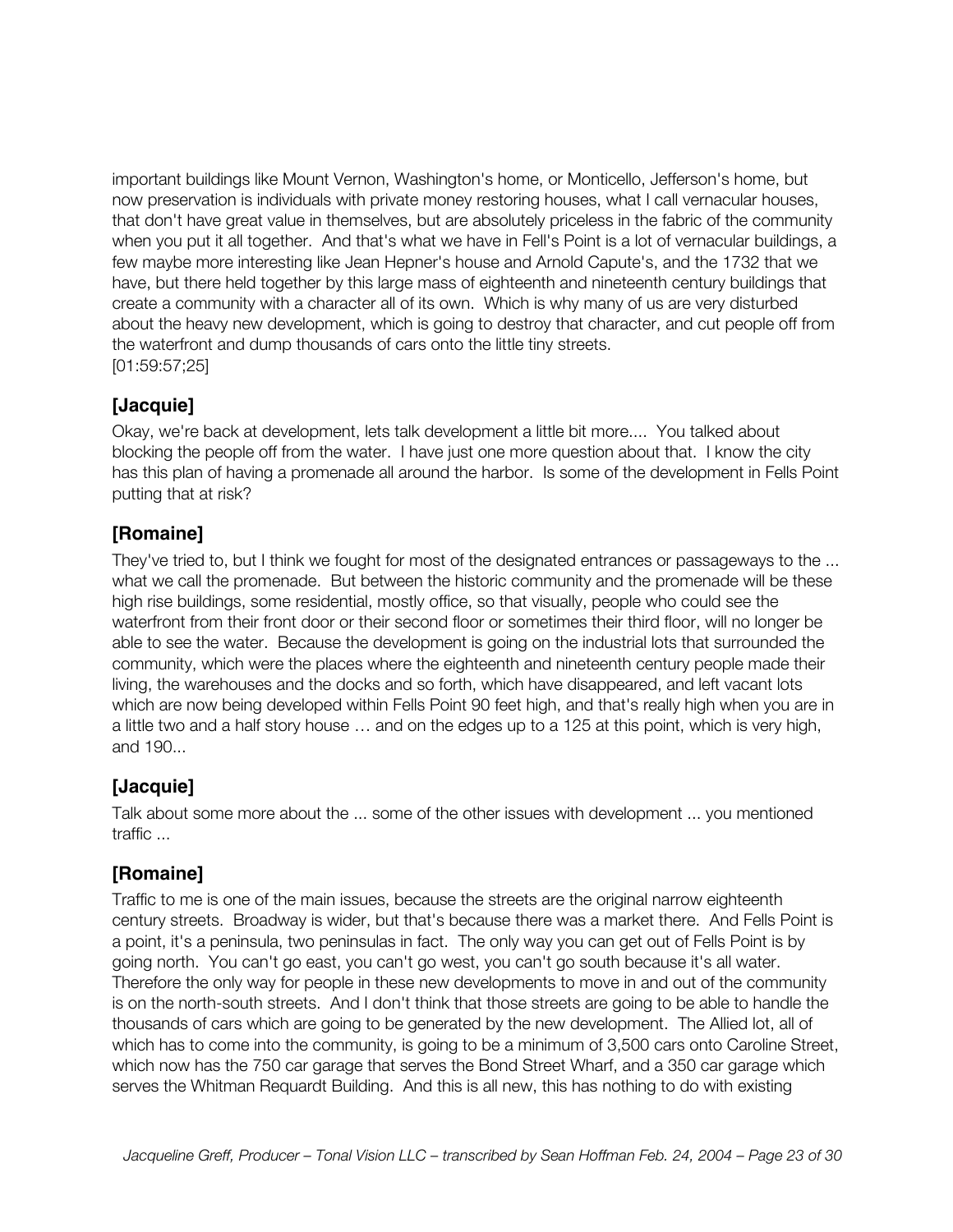residential traffic. And there will be the new condominiums and the new apartments all going up Caroline Street. I think people are going to be trapped down here with their cars.

# **[Jacquie]**

So when you have nightmares about the future of Fells Point, what things do you see?

# **[Romaine]**

When I have a nightmare about the future of Fells Point I see all the traffic going up little, tiny Wolf Street from that side, because as I said before the developments there ... Henderson's Wharf is already developed and the wharf behind it with the town houses and all, and the Cannery. So we have now completely blocked that off with the new Henderson's Wharf, Swan's Wharf, Union Wharf, and  $O'Cyrus$ . And I have visions of these cars all jammed ... if one car, one car gets a flat tire on Wolf Street everything stops. It's a narrow street, and so these people are paying 5, 6, 700,000 dollars for condos and town houses, and they are going to pay major taxes, so if they can't get in and out comfortably from their homes, they're going to begin screaming to get the roads widened. And the city is going to say gee these people are paying big taxes. Those guys in the little historic houses are not paying that much in taxes. We're going to tear down the historic houses and widen the road. That's my nightmare. And there won't be anything left of the historic district. We'll have big roads.

[02:04:23;16]

# **[Diana]**

Back to square one.

# **[Jacquie]**

So is the city doing anything about ...

# **[Romaine]**

Well, I think the city is finally ... we've been testifying to this for a number of years now. We get up and we say we want comprehensive planning – because all of these new projects have been reviewed just by themselves – no relationship to anything that's near them. And whether they comply with the original urban renewal ordinance, and whether the variances in density and height that they're asking sound good. Well, they might sound good if that was the only development on Wolf Street, but if they are competing with all these other developments, it's just completely out of hand, as far as I'm concerned. And the new Planning Director did meet with two people from the community and they showed him the figures that we have been putting together now for three years, and getting up at the hearings and saying did you know, and they'll say, "We're just reviewing this one property…" But he, for the first time, has said, "Has anybody really added these figures up?" And I think we're beginning to make a dent.

# **[Jacquie]**

But it sounds like you've been hammering away at this, bits and pieces for years and years. What caused you to do that … and why?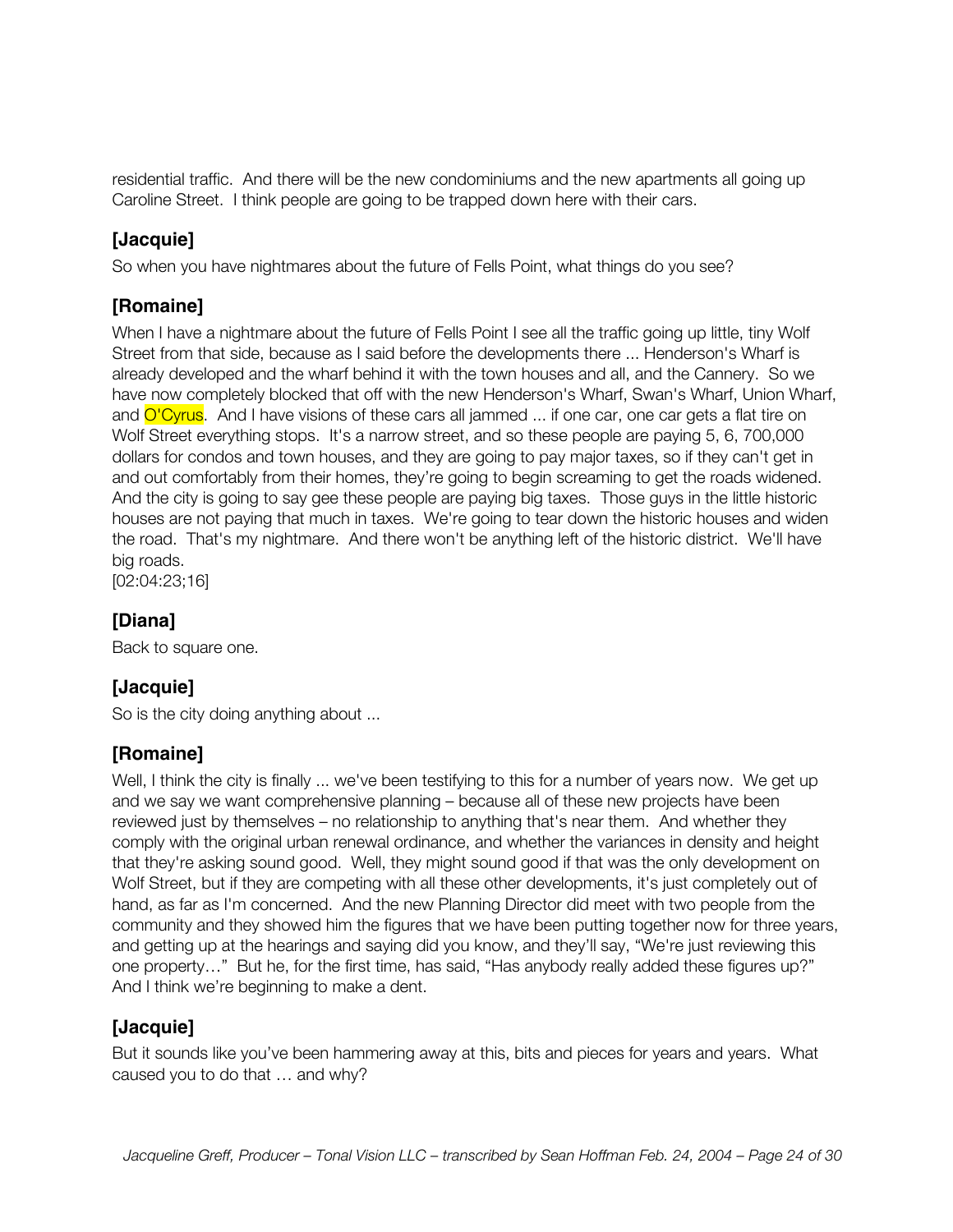Why am I doing ... Well, you sound like my husband, you know, "Why? You don't even live down there." I just see it as an extremely important asset to the city, and it's a rare survival. For me, I've been in decorative arts and architecture, and to destroy Fells Point would be like taking an axe to a gorgeous highboy, you know. It's just very valuable, very delicate, very fragile, and extremely important to our cultural heritage. And sometimes people ... I think that the people now who live in Fells Point after we formed the Fells Point Task Force and all, are beginning to realize how important their community is and how easily it can be destroyed. And we do have a good backing, but it just bothered me tremendously that this important thing was not being properly taken care of or properly valued by the city. They valued in terms of the fact that people came down here and went to the bars and that it was a thriving restaurant bar district. But as we talked before that's beginning to diminish, because there's bars in Canton now that they can go to. There'll be fancy restaurants in Inner Harbor East. What Fells Point has is its original waterfront, original street pattern, and its fabric of eighteenth and nineteenth century buildings. And that should be honored, respected, preserved. You can't replace it, you can build another high-rise, but you can't replace the historic district.

# **[Jacquie]**

So, to sum up where we are in development, we've got waterfront access, we've got just parking, we've got traffic, and it sounds like going along with that is the threat and the temptation to chop away at more of the community...

# **[Romaine]**

To widen roads, and for new development, which is very disturbing.

# **[Jacquie]**

Any other kind of aspect of development that you...

# **[Romaine]**

Yes, the aspect that has been talked about in other cities… And that is that the new development, although my contact in the Planning Department said no one ever expected it to be on the level of luxury that it is. The new development ... the cost of the apartments and the town houses and so forth, is going to impact the community. And taxes will go up, and the nice old residents whether they are working class households or the musicians and the artists and the young people who came in here to get good housing through sweat equity, they are all going to be driven out by the higher taxes. And we are going to lose what I think is one of the most interesting parts of Fells Point, which is the interesting cross section of people who live here, and who communicate and intermingle with each other, making a real village, a real community. It's going to disappear. We're going to become a place where wealthy people rent condos, buy condos, rent apartments. It's not going to have the real human aspect that it has now.

[02:09:21;08]

# **[Jacquie]**

Diana, you were talking a bit about Philadelphia and some other places, and what development had done there. Do you want to talk about that?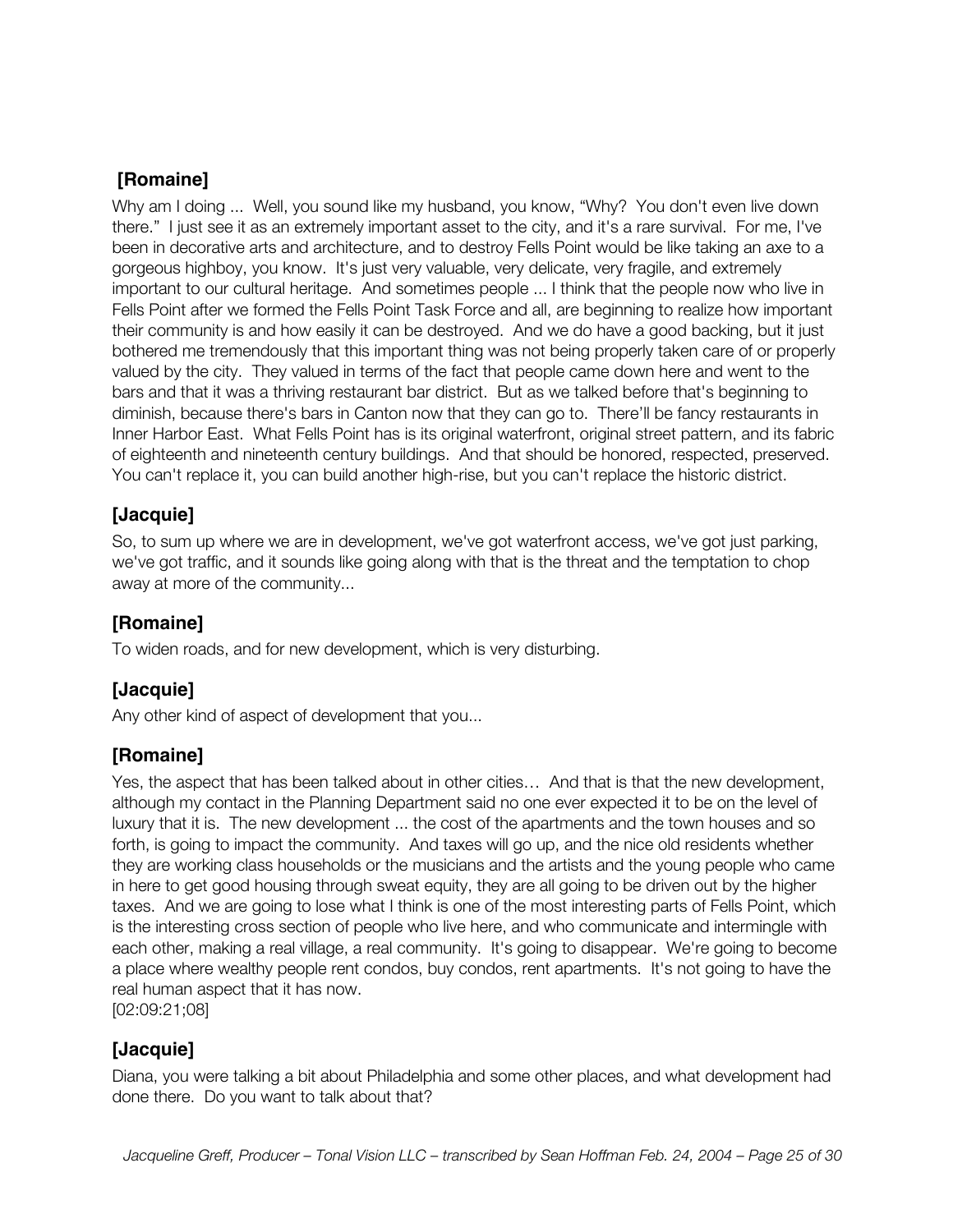Well, it's just like ... well, Philadelphia, the waterfront, there isn't anything like Harbor Place or Fells Point left in Philadelphia that I know of because that darn road goes all the way around. It's on sort of both sides of the river, so nobody benefits from it...

#### **[Romaine]**

No. They made their mistake in the sixties and the seventies when they let the road go through.

#### **[Jacquie]**

Yeah, according to Bob Eney that was like the big negative example for Fells Point...

#### **[Romaine]**

And Boston...

#### **[Diana]**

And Boston. Boston's roadways are a mess, but I don't know Boston well enough to know how ... But in Philadelphia, along the river there seems to be ... there's a major highway either side of the river that nobody has access to. I don't think you can even walk across the bridge because you've got to go ...

#### **[Romaine]**

Well, they've put some bridges over it now. Pedestrian bridges to the ...

# **[Jacquie]**

Do you have any additional thoughts that Romaine hasn't ...

# **[Diana]**

Well, I think that there are some young ones ... I know I just found out that a young doctor at Hopkins has moved down to Fells Point because she lost her car in Isabelle. She parked it on the street. She said if I'd put it in the garage … I don't know whether she's at Henderson's Wharf or where she is. But if you get ... can tap into the enthusiasm of these new residents like that… who are doers, and I don't know how many are professional people who are working up at Hopkins, because, you know, theoretically she could walk to work.

# **[Jacquie]**

Yeah, I was kind of repeating your thoughts about, you know, everybody's fears that it will drive off the diversity by escalating prices.

# **[Diana]**

It will. [02:11:24;22]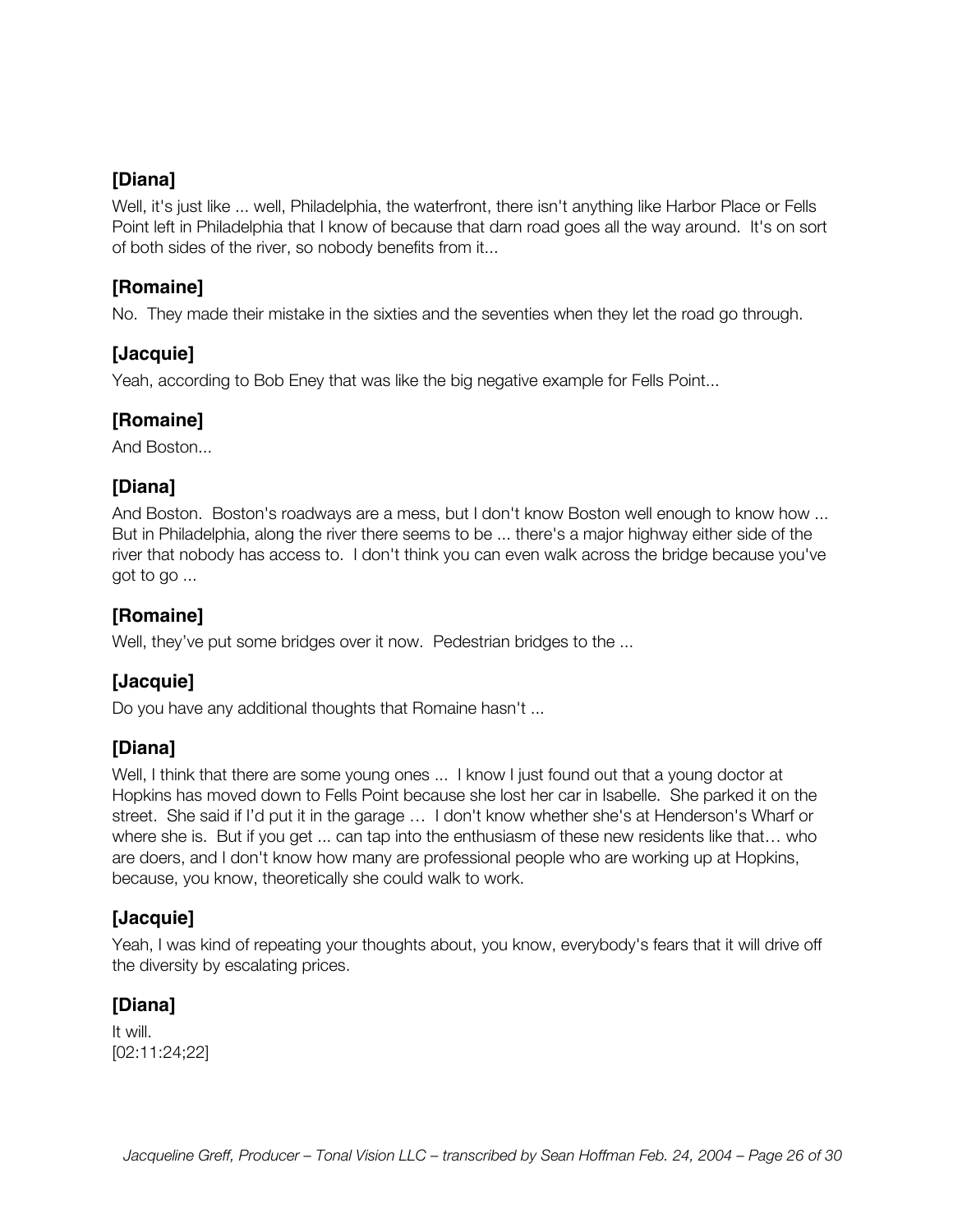The one thing that one person said to me about was he thought that the people that would actually come down here to live were probably self-selecting to the unusual people, even if they were people that could afford the higher prices just because, you know your average person that wants a nice comfortable house is going to go to the suburbs. They're not going to put up with everything that is Fells Point...

#### **[Romaine]**

Except those who love the water, and want their boat nearby. That's a big attraction – to be able to walk out your front door and step in to your boat.

# **[Jacquie]**

Now are there plans to add a lot of docking space too?

#### **[Romaine]**

Yes, they call them marinas.

#### **[Jacquie]**

Okay. Where?

#### **[Romaine]**

Well, first of all there's a lot of them over by Henderson's Wharf. And there will be additional ones on Swan's Wharf and Union Wharf. And I don't know if Henderson's going to add any more, because they are doing town houses and parking for the marinas. But the ones that are actually in the plans so far are, Henderson's, Union, and Swan's Wharf – they all have marinas.

#### **[Jacquie]**

Some of the people we've talked to have talked about how narrow the harbor is when we look at it from a big picture, and how it could be easily filled up.

#### **[Romaine]**

Some of the marinas are going way out into the water. And all of them haven't come to light yet because of another problem, which I'm very concerned about, and I think that the long term development issue is invisible at this time. Because less than 10% of the proposed development has actually taken place. And the new development is obviously going to have many more marinas that we don't know about. We're only at this point talking about what the land use is.

# **[Jacquie]**

So there's a new harbor Master Plan that's come out that's supposed to provide some guidance isn't there?

# **[Romaine]**

Yes, I'm not as familiar with it as I would like to be...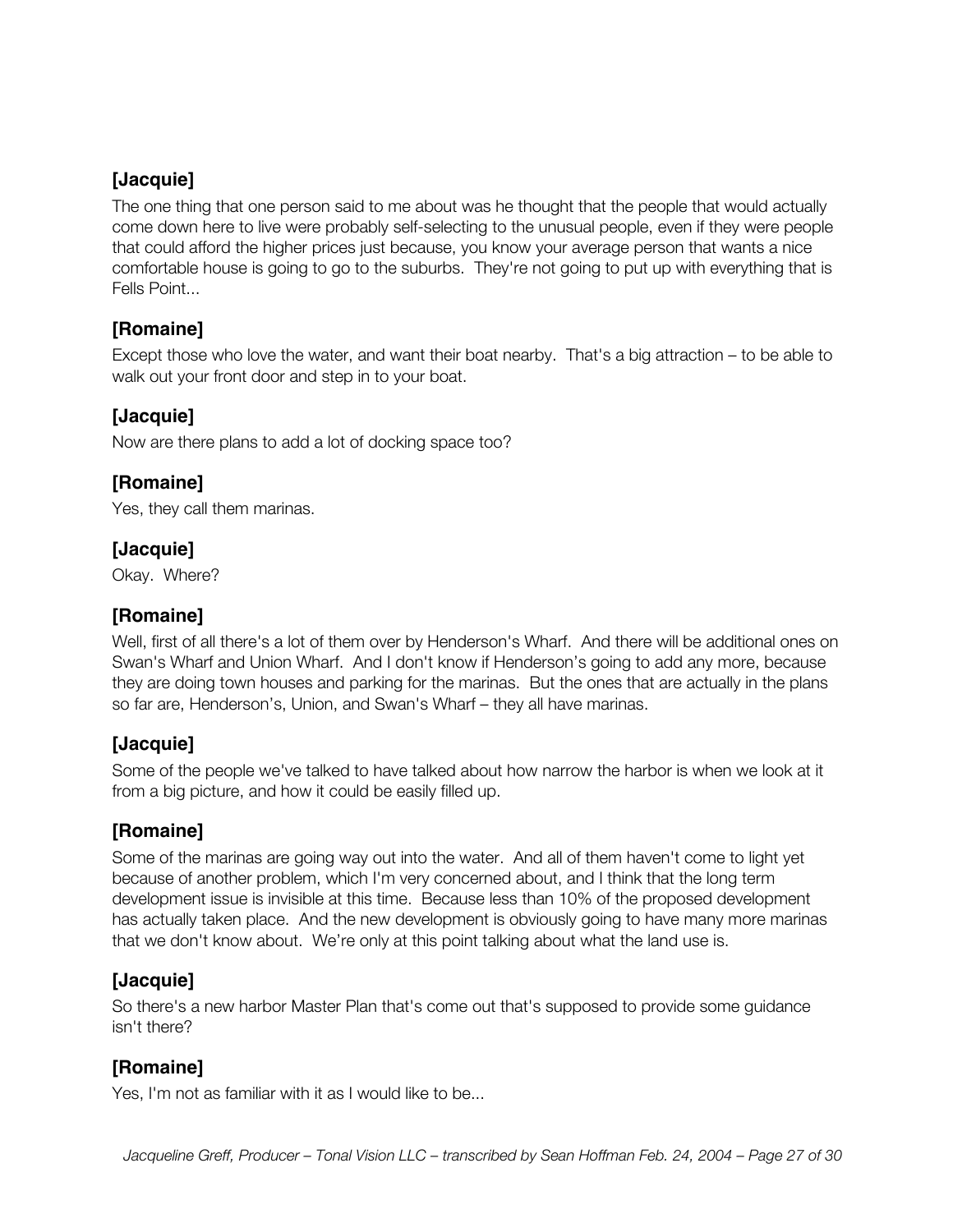I've seen a couple of articles in the Sun about it, that's all I know.

# **[Romaine]**

I've been focusing on the land development, but yes, they have been making some regulation on that aspect.

# **[Diana]**

I do know that about three years ago on the first good sailing day on the Chesapeake Bay that you could practically walk from boat to boat to boat to boat, from the western shore to the eastern shore.

# **[Jacquie]**

In the whole Bay?

# **[Diana]**

In the bay. The Bay is getting full. It's traffic...

# **[Jacquie]**

Because I remember one Fourth of July I think it was that you could do that out here almost.

# **[Romaine]**

Yes.

# **[Diana]**

Well, that's happening to the Bay.

# **[Jacquie]**

Do you have any thoughts about the importance of the working waterfront, whether that is actually going to be reality for long?

# **[Romaine]**

I hope it is, lets put it that way. I don't ... money drives out lesser, I shouldn't say lesser uses, but uses that aren't as profitable as the residential properties and the marinas. I hope that the working boats stay. I think they add a lot to Fells Point. And there is a plan for the Recreation Pier – we don't know which one they are going to accept, but at least one of them involves keeping the tugboats there. But then other people say that as the high-end residential goes in that people are not going to be happy with the tugboats coming and going because of the noise that they make. So some of this is going to unfold in the future.

# **[Jacquie]**

Uh huh.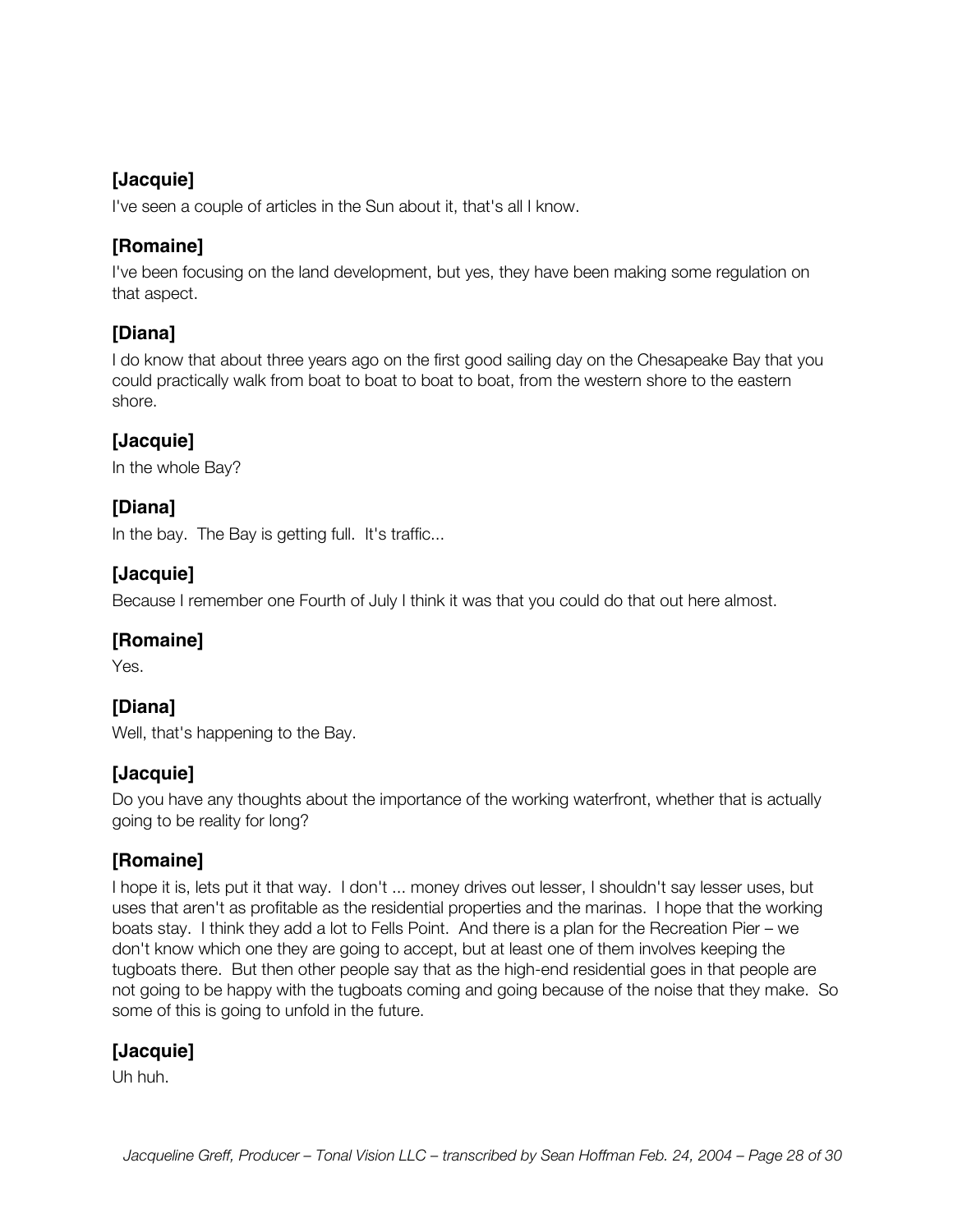I would say probably the tugboats will lose out...

# **[Romaine]**

And go to another area.

# **[Diana]**

And Fells Point will definitely lose a lot of flavor.

# **[Romaine]**

There's many places the tugboats can go further down the harbor where there isn't the residential development and still meet their obligations. There'll be a change and whether we're going to be able to absorb all of this I don't know. I think we can absorb the ten or fifteen rehab townhouse developments that are going up. I'm concerned about the high rises on the waterfront. Whether...

# **[Diana]**

I agree, that's definitely... [02:16:06;07]

# **[Romaine]**

And if people aren't happy with these expensive apartments, they're going to move on to another community, and we've seen that happen in Baltimore before. Some of our best nineteenth century communities, as soon as the density came, and the war, people just packed up and moved. The most dangerous neighbor to have, as far as I'm concerned, is the person who can afford to move without selling the property that they own. Because they then convert it into some kind of money making venture, whether it's lots of apartments or retail stores, or, and so forth, and they move on.

# **[Jacquie]**

Okay we're about to run out of tape ...

# **[Romaine]**

And the ordinary person is left there, who can't afford to move without selling, to experience, sometimes really devastating impact, by conversion of property.

# **[Jacquie]**

What kind of impact? I mean what ...

# **[Diana]**

High taxes, we see this in Anne Arundel county all along the waterfront. The watermen are being pushed out. The retirees are being pushed out. People are buying little tiny houses and they are tearing them down and putting up a palace, you know, it looks ridiculous.